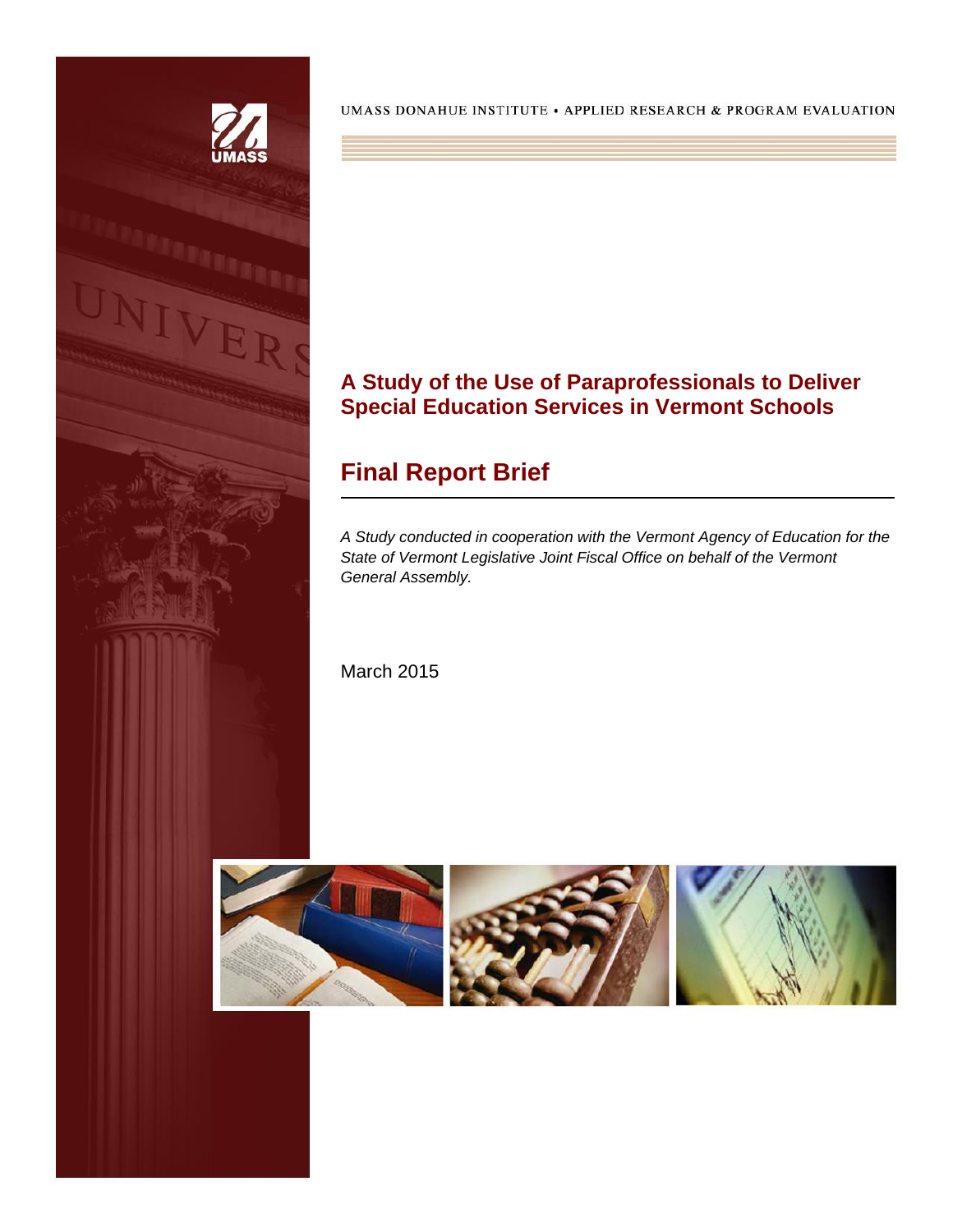# **Project Staff**

#### **Project Staff**

Greta Shultz, Senior Research Manager Sue Leibowitz, Senior Research Manager John Tapper, Research Manager Steven Ellis, Director, Applied Research and Program Evaluation

This report brief was developed under contract to the Vermont Agency of Education and the State of Vermont Legislative Joint Fiscal Office on behalf of the Vermont General Assembly.

The University of Massachusetts Donahue Institute is the public service, outreach, and economic development unit of the University of Massachusetts President's Office. Established in 1971, the Institute strives to connect the Commonwealth with the resources of the University through services that combine theory and innovation with public and private sector applications.

The Institute's Applied Research and Program Evaluation group specializes in applied social science research, including program evaluation, survey research, policy research, and needs assessment. The Research and Evaluation group designs and implements numerous innovative research and evaluation projects for a variety of programs and clients in the areas of education, human services, economic development, and organizational development.

> University of Massachusetts Donahue Institute Applied Research and Program Evaluation Group 100 Venture Way, Suite 5 Hadley, MA 01035-9462 (413) 587-2400 www.donahue.umassp.edu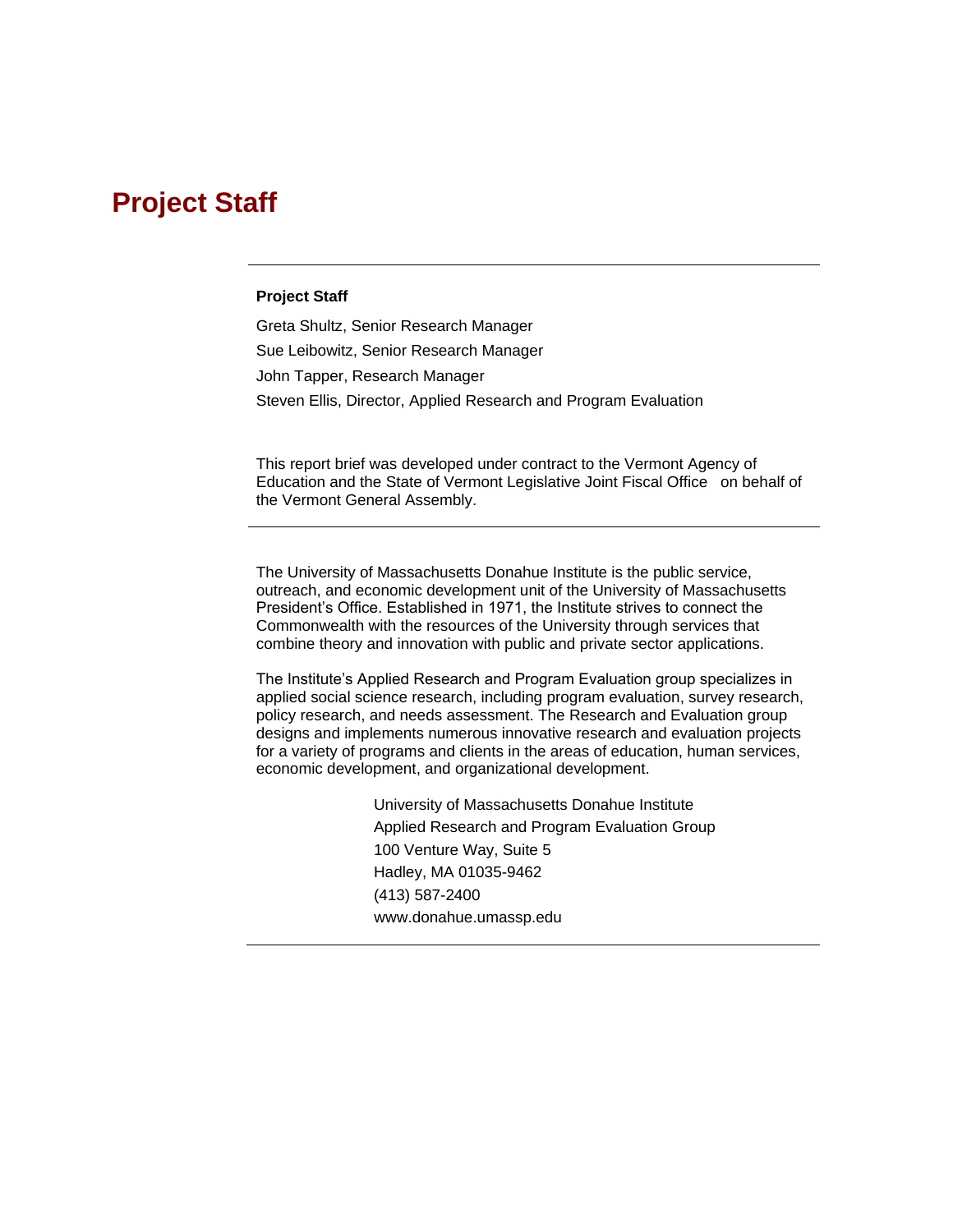## **I. Introduction**

The University of Massachusetts Donahue Institute (UMDI) Applied Research and Program Evaluation group was engaged to conduct a study of the use of paraprofessionals to provide special education services in Vermont public schools. The study, cosponsored by the Vermont Agency of Education (AoE) and the Vermont Legislative Joint Fiscal Office (JFO), was conducted from July 2014 through March 2015. It was intended to enhance public understanding of the role and impact of paraprofessionals, as well as of the conditions surrounding and influencing their use in the delivery of special education services in Vermont public schools.

The decision to commission this study was catalyzed by important, ongoing discussions within and between Vermont state government and the Vermont AoE regarding the need for quality and efficiency in the delivery of educational services. Interest in this subject was informed by knowledge that Vermont makes extensive use of paraprofessional educators. Paraprofessionals often play a prominent role in service to students with special education needs. In May 2014, UMDI responded to a competitive JFO request for proposals with a research plan focused on several specific questions of interest to the State. These questions framed the study design and focus.

As described in this brief, analysis of stakeholder data suggests that there is an emergent typology comprising patterns of use with regard to paraprofessional roles in the delivery of education to students with special needs. The intensity and nature of paraprofessional use does vary across locations and the factors that drive use are multiple and complex. Student achievement does show statistical association with paraprofessional use, but the phenomena of achievement and influence of poverty, among other factors, add complexity to findings. Similarly, patterns of paraprofessional use appear to be associated with behavioral outcomes, but reported data quality issues suggest great caution should be used in interpreting this analytic result. Beyond these core findings, inquiry revealed tremendous commitment to improving special education, not only through consideration of the role of paraprofessionals, but through a broader view of how the special education delivery system can best be structured to meet student needs.

This study contributes new knowledge collected through systematic procedures that illuminate statewide practices, attitudes and beliefs. Findings are, perhaps, most appropriately viewed as preliminary analyses of outcomes associated with specific patterns of paraprofessional use. While this represents important progress, some questions remain only partly answered while other important questions were not part of the intended inquiry. For example, this study did not include an economic cost-benefit analysis component, which may be of great interest to many stakeholders. There is an understandable interest in such analysis, given resource constraints confronting the state. However, questions related to spending and cost efficiency were not in the scope of this investigation. Having identified emergent patterns of paraprofessional use, such a study may now be feasible. As illustrated by this study, however, such an effort will require careful planning and assessment of the quality and accessibility of relevant data.

Acknowledging both the strengths and limitations of this study, which attempted to answer very complex questions in an abbreviated time period, it is hoped that it will provide new clarity as to what is occurring in the field and why; and thereby aid policy and planning through better, if imperfect, information. Further, the preliminary findings presented in this study's outcomes analyses may already begin to inform thinking regarding what next steps will enable a more definitive answer to the essential question of how special education delivery can best be structured to support positive student outcomes, as well as of the ideal role of paraprofessionals within that broader system. If nothing else is clear, it is that both the state and many individual supervisory unions and schools are deeply engaged in this critical issue, working to develop best case scenarios for educational quality and efficiency.

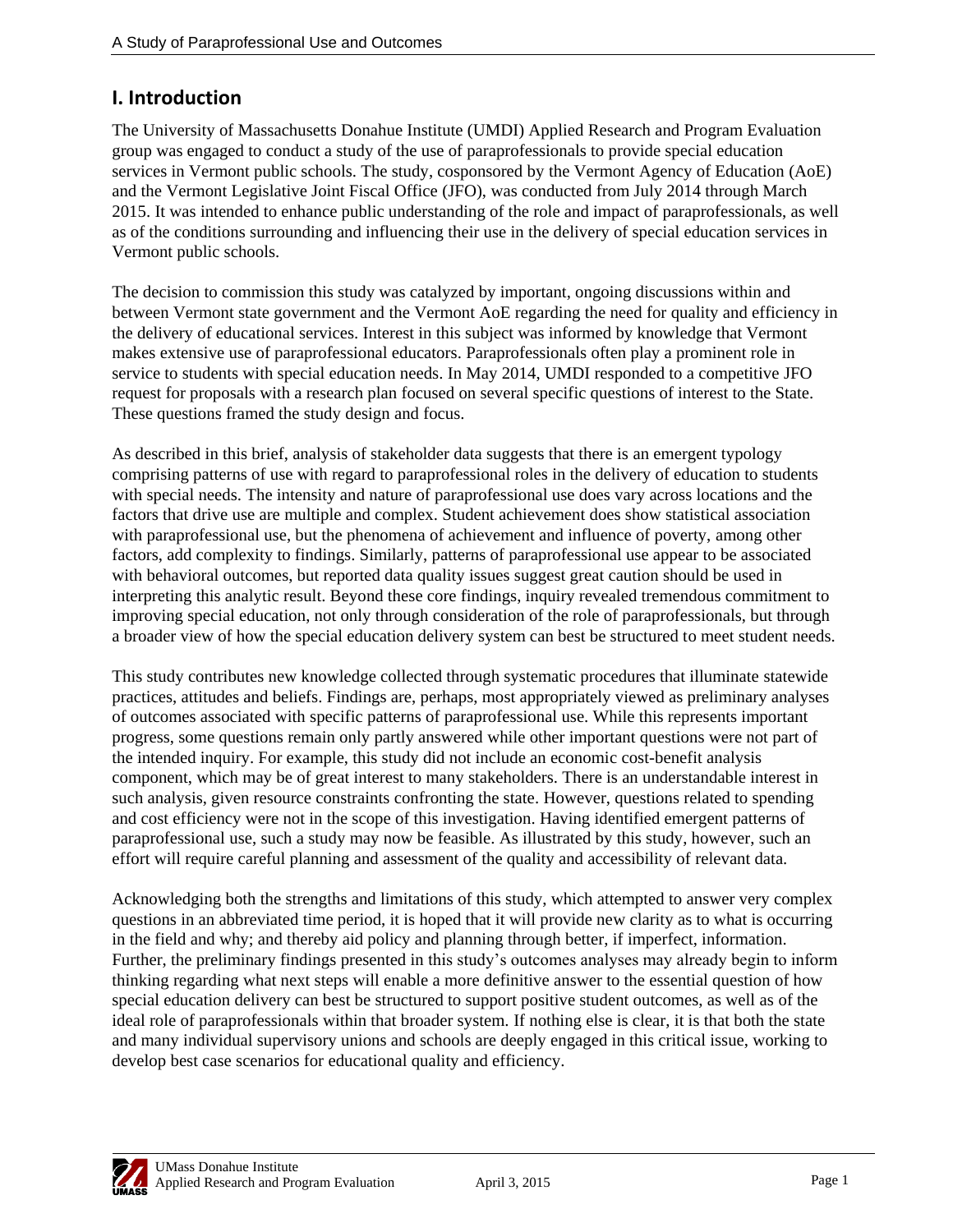The findings articulated in this brief draw on extensive analyses of a broad range of study data collected over a five-month period, as presented in the detailed methodology provided in the Final Evaluation Report, scheduled for release at the conclusion of this study. For the purpose of this report it is important for readers to be aware of the data sources that support study findings. These include: review of relevant policy documents and Vermont-focused research reports; initial informant interviews with AoE staff, JFO staff, and superintendents and special education administrators from five supervisory unions; site visit and phone interviews engaging a range of school and district/supervisory union personnel, as well as parents and some board members from four schools; extensive surveys sent to all Vermont public school superintendents, special education directors, principals, teachers, and paraprofessionals; and analyses of AoE-provided student achievement (NECAP) and behavioral incident data.

Statewide surveys were completed by 3,385 educators, with counts and response rate by educator type presented in Table 1 below.

| Table 1. Statewide Survey Response |           |                      |
|------------------------------------|-----------|----------------------|
| <b>Stakeholders</b>                | Completed | <b>Response Rate</b> |
| Superintendents                    | 46        | 74%                  |
| <b>Special Education Directors</b> | 45        | 75%                  |
| Principals                         | 192       | 61%                  |
| <b>Teachers</b>                    | 2,170     | 28%                  |
| Paraprofessionals                  | 1,382     | 43%                  |

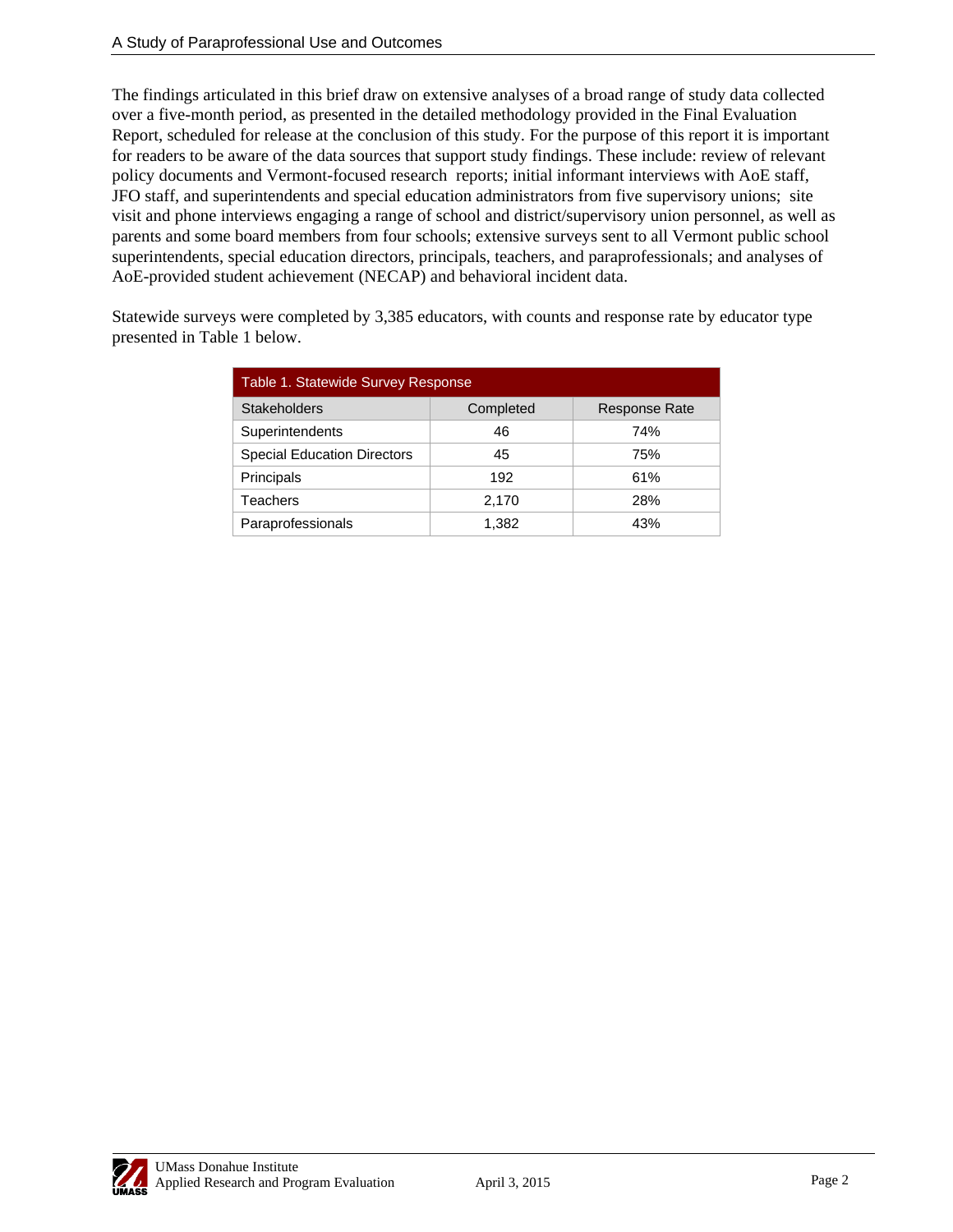## **II. Understanding Patterns of Paraprofessional Use**

Findings in this section integrate quantitative analysis of closed-ended survey responses, and qualitative analysis of interviews and open-ended survey responses. Overall, reports of paraprofessional use and decision factors that influence how paraprofessionals are used were consistent across groups of survey respondents (superintendents, special education directors, principals, teachers, and paraprofessionals). Viewed holistically, the data yield important findings for consideration by policy makers, education officials, and education practitioners.

#### *How Paraprofessionals Contribute to the Delivery of Special Education Services*

#### **Roles and responsibilities: What do paraprofessionals do?**

Paraprofessionals play a variety of roles in their school: managing materials, collecting data, providing one-to-one and general classroom support, monitoring IEPs and 504 plans, and providing direct instruction. Interview and survey data suggest that, in the context of one-to-one supports, paraprofessionals provide personal care, academic, and behavioral support. Paraprofessionals work with students with many different special needs, and they assume a wide range of responsibilities, including in some instances having primary responsibility for instructional planning, behavioral planning, and managing students' behavioral issues.

Certain roles and responsibilities described above may appear to extend beyond the expected purview of the paraprofessional. Indeed, some administrators remarked (in interviews and surveys) that paraprofessionals in their schools and districts/supervisory unions are *not* purposefully engaged in certain roles, such as providing direct instruction. Statewide, however, the data suggest that such practices are fairly widespread. For example, more than two-thirds of stakeholders report that paraprofessionals monitor IEPs, have primary responsibility for instructional planning and behavioral planning of IEP students, provide direct instruction to IEP students, and have primary responsibility for managing IEP students' behavioral issues. Slightly more than 80% of paraprofessionals reported that they are providing direct instruction at least some of the time to students with IEPs.

Overall, paraprofessionals themselves expressed ambivalence about the roles they play in their schools. While interviews and survey responses reveal a strong pattern of professional pride and job satisfaction, responses also suggest that they feel under-appreciated. Low rates of compensation, exclusion from IEP meetings and other opportunities to share expertise, and insufficient or irrelevant professional development were cited as factors that often diminish these educators' job satisfaction and comfort in their roles.

*"As part of my job, I need to be able to learn and then teach a wide variety of content and work with some very challenging students. My direct supervisor is very supportive, but I feel that the administration views all of us pareducators as interchangeable and easily replaceable. I do not feel that my profession is at all valued even though we have many different strengths, work with students with behavioral and emotional problems, and provide them with access to their educations. Our pay certainly reflects that."* (Paraprofessional)

#### **Paraprofessional "density": To what extent are paraprofessionals used in Vermont's public schools?**

Based on statewide survey data, use of paraprofessionals is described in terms of density—the number of paraprofessionals in relation to the total number of students in a school: About 25% of schools are using less than 3.2 paras per 100 students (low paraprofessional use), and 25% of schools have more than 5.5 paras per 100 students (high paraprofessional use). The discussion below explores factors that influence administrators' decisions whether and how to use paraprofessionals. It is noted here that statistical

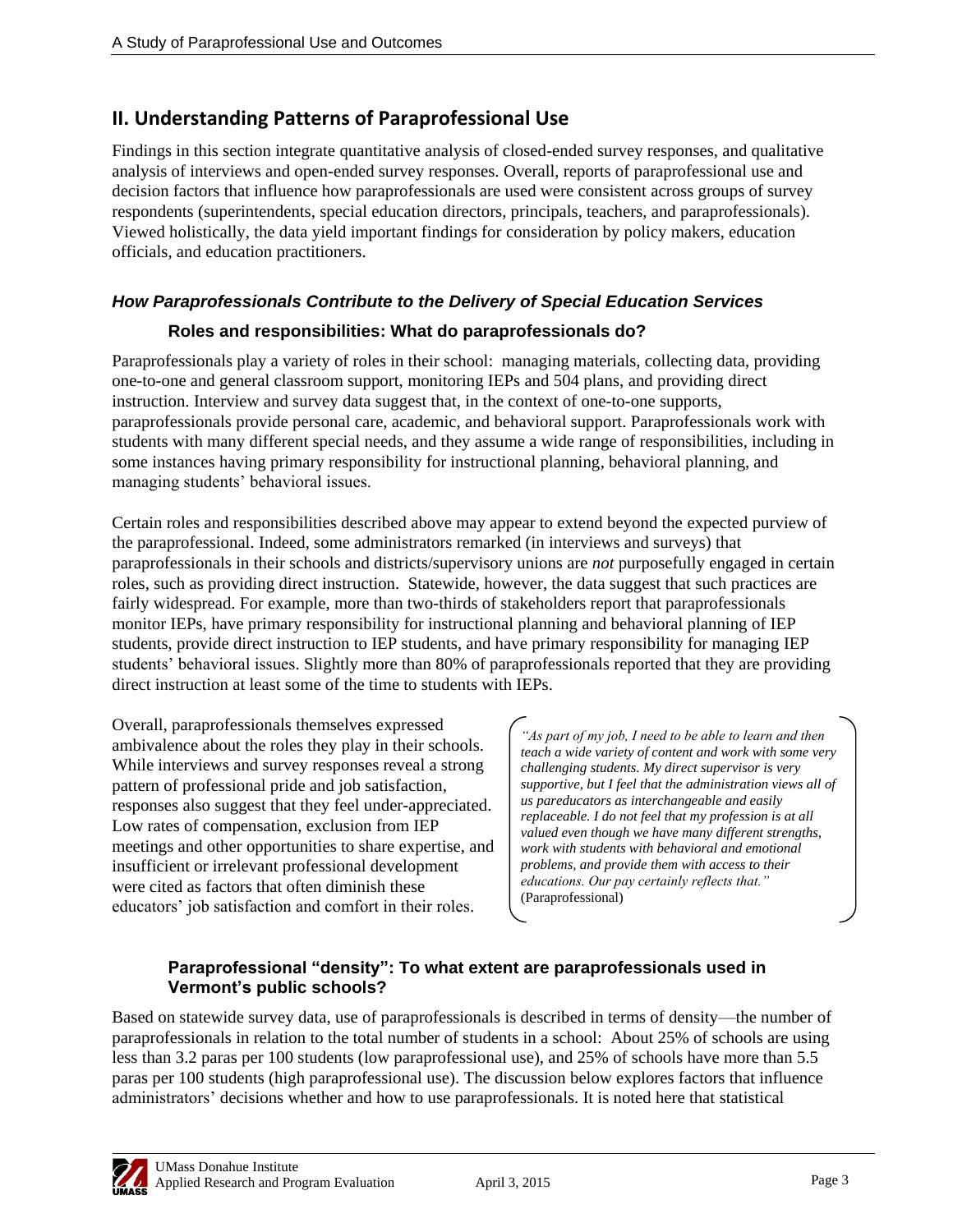analyses suggest certain relationships between density of paraprofessional use and other factors. First, there are relationships between paraprofessional use and the size of the school and the socio-economic status of the student population: As the size of the school increases, so does the density of paraprofessionals, particularly those who deal with behavioral issues. This means that larger schools tend to have more paraprofessionals per student than do smaller schools. Likewise, as the poverty level<sup>1</sup> increases, the overall density of paraprofessionals increases.

There is also a relationship between density of paraprofessionals and school-wide behavior programs. As the reported consistency of implementation of school-wide behavior programs increases, paraprofessional use decreases. This relationship is not based merely on presence or absence of a program, but rather the consistency of implementation across the supervisory union. In the same way, schools that provide consistent supervision of paraprofessionals appear to use fewer paraprofessionals.

### *Factors Influence Decisions regarding the Use of Paraprofessionals*

The study reveals that a wide range of factors influence administrators' thinking and decision-making processes regarding whether, when, and how to engage paraprofessionals. These factors span the philosophical and conceptual, and the pragmatic and cultural.

### **The most appropriate support**

Survey results show that the factor that most commonly influences administrators' decisions to use a paraprofessional is the belief that a paraprofessional is the appropriate support for the student in question. About half of administrators responding to the survey reported that this factor influences their decision to a large extent.

Again, a range of perspectives are embedded within the survey responses. In some schools, paraprofessionals are reportedly hired to meet specific aspects of a student's education plan and a process is implemented to ensure that the paraprofessional is indeed the most appropriate support. In this way, the process starts explicitly from the students' unique educational needs. In other schools, administrators and educators cite, for example, the emotional connection that a paraprofessional has with a student, sometimes as a result of years of working together; the paraprofessional's ability to repeat instructions and guide students through tasks as a result of having spent time in the same classroom with knowledge of the curriculum; and the specific characteristics that individual paraprofessionals bring to the job, including certified teachers who, for various reasons, do not hold full teaching jobs.

## **Flexibility and expediency**

Another influential factor driving the use of paraprofessionals is the reality that they offer flexible and expedient solutions to staffing and support needs. Administrators can deploy paraprofessionals to multiple purposes, their period of employment can vary, and paraprofessionals can provide an immediate response to temporary or unanticipated situations. Administrators explain the value of such a flexible and expedient solution in instances related to family mobility, unanticipated spikes in their special education population, and unexpected or long-term staff absences.

 $\overline{\phantom{a}}$ <sup>1</sup> For the purpose of this study, poverty was measured by percentage of students eligible for free and reduced price lunch.

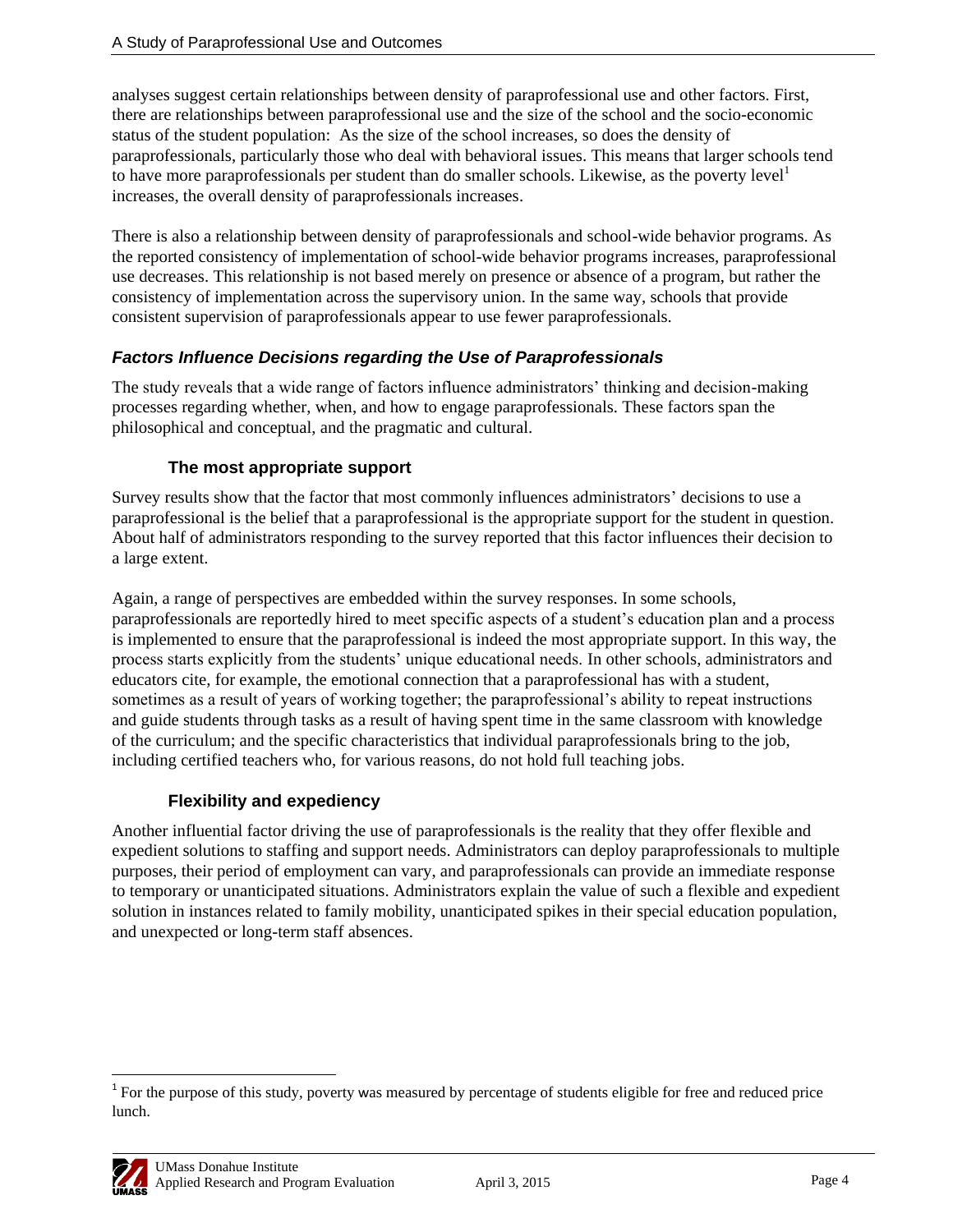### **Responding to student behaviors**

Overall, study participants perceive that behavioral incidents are on the rise across the state and that the seriousness of those behaviors is increasing. Paraprofessionals appear to be playing a key role in administrators' efforts to manage behavioral challenges. The study highlights a few influential decision factors related to paraprofessional use and behavioral challenges.

More than half of surveyed administrators reported that their school, district, or supervisory union serves a disproportionately large percentage of students with behavioral problems and that paraprofessionals contribute to a school environment conducive to learning. Further, analysis reveals that relationships exist in density of paraprofessional use, type of use, and cost considerations. Analysis shows that principals who perceive that they have a disproportionately large percentage of students with behavioral issues tend to engage more paraprofessionals and that those staff are more likely to have primary behavioral responsibility for students with IEPs. Cost considerations are also of greater concern in these schools, specifically associated with the perception that paraprofessionals cost less than special educators and that direct service is reimbursable within the special education grant funding formula. These findings suggest that perceptions of a high need for behavioral support oftentimes drive hiring and deployment decisions, emphasize a focus on cost, and shape the role paraprofessionals play in schools.

Conversely, when principals perceive that their school serves a disproportionately large percentage of students with behavioral issues, the consideration that special educators are the most qualified is less influential in their decision as to whether to hire a paraprofessional. In these instances, principals show concern for maintaining safety and an environment conducive that is to learning as a foundation for providing quality educational services.

#### **Financial considerations, including the influence of Vermont's special education funding formula**

The Vermont Special Education Formula provides funding for Vermont school districts for their K-12 special education eligible costs not covered by federal or other state funds. Under this formula, the cost of paraprofessionals' time allocated to direct service is reimbursable. Special educators' costs are similarly reimbursable—time spent providing direct service is reimbursable, but time allocated to case management, paperwork processing, and other duties typically carried out by special educators is not.

There does not appear to be consensus on the effects of current fiscal mechanisms for funding special education in Vermont. This study finds that the field is fairly evenly split in terms of the degree to which the reimbursement component of the special education formula influences decision making. In surveys, about half of the administrators reported that the following consideration at least to some extent influences their decision to hire a paraprofessional: "Direct service is reimbursable, making the paraprofessional the more cost effective option." Survey comments show that some principals feel constrained by budget limitations and that the paraprofessional is preferable, given reimbursement. One principal wrote, for example, "They are cheap! Reimbursement from the state makes them easier to use." It is interesting that site visit interviewees did not mention this factor in reflecting on their decisionmaking practices, although some interviewees did report having been advised by their colleagues to write the need for a paraprofessional into IEPs to ensure they are eligible for reimbursement.

De-linking concerns about reimbursement and overall concerns about cost, slightly less than half of the survey respondents reported that their decision to use a paraprofessional rather than a special educator is influenced at least to some extent by the following consideration: ―Paraprofessionals' compensation is less than special education teachers,' making the paraprofessional the more cost-effective option."

*"The laws require the delivery of services BUT do not state who needs to provide the service so it is more efficient to hire qualified paras." (Administrator)*

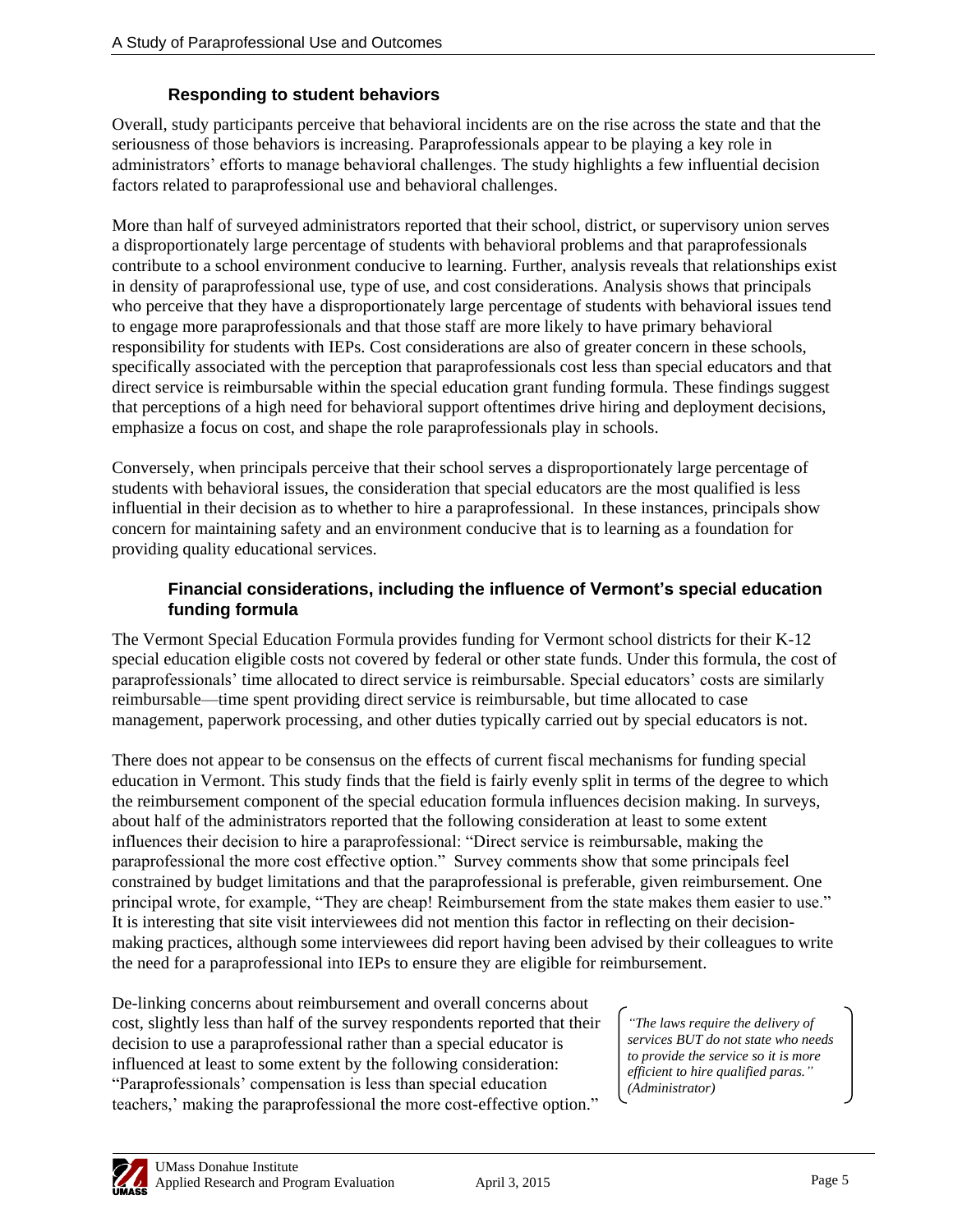#### **Parental advocacy**

Slightly more than half of the survey respondents indicated that parents' advocacy for their children, including paraprofessional support, influences their decision to use a paraprofessional at least to some extent. Interviewees echoed this finding in about equal measure.

#### **"Culture": Longstanding traditions have normalized paraprofessional use**

A strong theme to emerge from the study was that a long-held, widely shared set of beliefs and assumptions in Vermont about how best to serve students with special needs have converged to bring about and normalize "a culture of paraprofessionals." Study participants described ingrained assumptions and expectations among administrators, educators, parents, and community members, such that the use of a paraprofessional has become an expected component of the special education delivery system.

In surveys, administrators commonly indicated that district or local policies or precedents influenced their decision to use a paraprofessional, at least to some extent, and frequently referred to tradition and past practices as factors in the decision to use paraprofessionals in certain situations.

*"It is past practice in the writing of an IEP to write in para instruction. This is a procedure, not a policy."* (Administrator)

Examples of practices that were implemented as part of a tradition include: the routine assignment of a paraprofessional to a particular grade level, the routine assignment of a paraprofessional to provide oneto-one support to students with behavioral challenges, assignment of paraprofessionals to classrooms with a certain number of IEP students, and the assignment of a paraprofessional in response to teacher requests. One administrator commented, for example, "There's a culture of a classroom teacher expecting to have paraprofessionals when they're serving students on IEPs."

Some study participants described traditions grounded in a longstanding and deeply held commitment to including students with special needs in a mainstream setting. Inclusion is a deeply held cultural value in Vermont schools and communities, they report, and commitment to inclusion has, in their view, long influenced decisions to use paraprofessionals. In some settings, they report, the belief took hold that students with special needs—academic, behavioral, emotional, or personal care—could not be included in a classroom setting without the support of a paraprofessional. Survey respondents commonly cited LRE<sup>2</sup> and FAPE<sup>3</sup>, for example, as rationale for paraprofessional use. One administrator wrote, "We try and serve all children as much as possible in the regular classroom because it is the least restrictive environment." Another commented, "For many IEP teams the use of paraprofessionals is often the only strategy considered and applied to meet individual student needs—behaviors in particular."

A related set of beliefs held by some of these same educators and administrators is that the paraprofessional is the appropriate support for teachers. This is a belief—notable in the context of a deeply held commitment to inclusion—that paraprofessionals are critical to an effective inclusion classroom because classroom teachers face many demands, and the paraprofessional is an "extra set of eyes and ears," helping, for example, to reach those students that a single classroom teacher may not be

<sup>&</sup>lt;sup>3</sup> Free Appropriate Public Education (FAPE): an educational right of children with disabilities, guaranteed under the Rehabilitation Act of 1973 and the U.S. Individuals with Disabilities Education Act (IDEA) and ensuring that children are provided aids and services that are individualized to meet their needs. [https://www2.ed.gov/about/offices/list/ocr/docs/edlite-](https://www2.ed.gov/about/offices/list/ocr/docs/edlite-FAPE504.html)[FAPE504.html](https://www2.ed.gov/about/offices/list/ocr/docs/edlite-FAPE504.html)



 $\overline{\phantom{a}}$  $2^{2}$  Least restrictive environment (LRE): requirement under the U.S. Individuals with Disabilities Education Act (IDEA), that a student who has a disability should have the opportunity to be educated with non-disabled peers, to the greatest extent appropriate. [http://idea.ed.gov/explore/view/p/,root,statute,I,B,612,a,5.](http://idea.ed.gov/explore/view/p/,root,statute,I,B,612,a,5)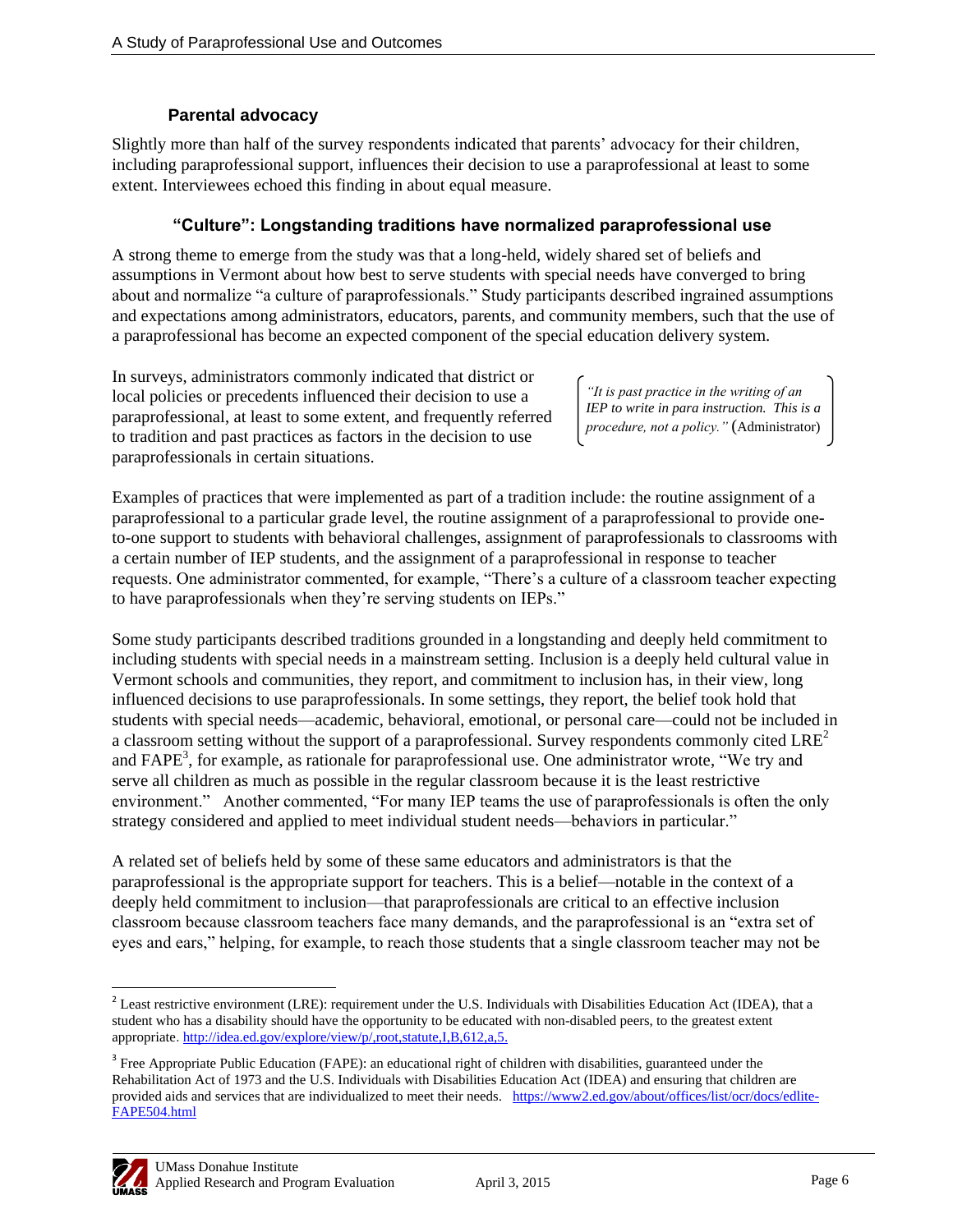able to reach in the space of a single class period and/or to manage behavioral issues so that students are able to remain in the classroom without disrupting their peers.

Overall, the study paints a picture of a set of beliefs and practices that have been in place for years—a culture in which assumptions that students and teachers would be supported by paraprofessionals have become increasingly ingrained over time. Some suggest that this set of beliefs and assumptions continue to influence decisions today, even as some educators and researchers call those beliefs into question.

#### **Decisions not to use paraprofessionals**

The factor that most commonly influences administrators not to use a paraprofessional is the belief that the quality of instruction is best assured by a special education teacher. Nearly half of survey respondents shared this belief to a large extent. Additional factors include the potential negative impact of paraprofessional use on teachers' "ownership" of their classroom and their students' social experience in school, parental advocacy (calls for the highest qualified teacher to serve their child), and local or district policies and special education laws that discourage the hiring and/or use of paraprofessionals.

### *Interest in Reducing Paraprofessional Use*

Research suggests that longstanding practices related to paraprofessional use have been called into question on multiple grounds. Researchers have challenged the efficacy and even the ethics of some of the long-held practices<sup>4</sup>, and, in the public arena, widespread concerns are being raised over rising costs of education (and special education in particular) in Vermont. Some educational administrators reported that they feel pressure from the state to contain their spending and/or to reduce their reliance on paraprofessionals.

Overall, survey results show substantial interest in reducing paraprofessional use: most superintendents and special education directors surveyed indicated they would like to reduce the number of paraprofessionals in their supervisory union at least to some extent. Of those who did not want to reduce the number of paraprofessionals, some already have low paraprofessional density, while some have moderate or high paraprofessional density. For those with the highest density of paraprofessionals, the majority want to reduce them only to some extent, but not to a moderate or large extent. Interestingly, of those who already have a low density of paraprofessionals, nearly half are interested in reducing to a moderate extent. Principals' interest in reducing paraprofessional use was not quite as strong as superintendents' and special educators', but was still notable. About half of the principals surveyed indicated some interest in reducing the number of paraprofessionals in their schools.

Given trending interest in reducing paraprofessional use, and some perception of entrenched practices surrounding paraprofessional use, it is important to address the question, "What are the effects of paraprofessional use?‖ An analysis of the effects of paraprofessional use on academic and behavioral outcomes follows.

<sup>&</sup>lt;sup>4</sup> Giangreco, M. F. & Broer, S. M. (2005). Questionable Utilization of Paraprofessionals in Inclusive Schools: Are We Addressing Symptoms or Causes? *Focus on Autism and Other Developmental Disabilities*, *20*(1), 10-26. Giangreco, M. F., Yuan, S., McKenzie, B., Cameron, P., & Fialka, J. (2005). "Be Careful What You Wish for...": Five Reasons to Be Concerned About the Assignment of Individual Paraprofessionals. *Teaching Exceptional Children*, *37*(5), 28-34.



 $\overline{a}$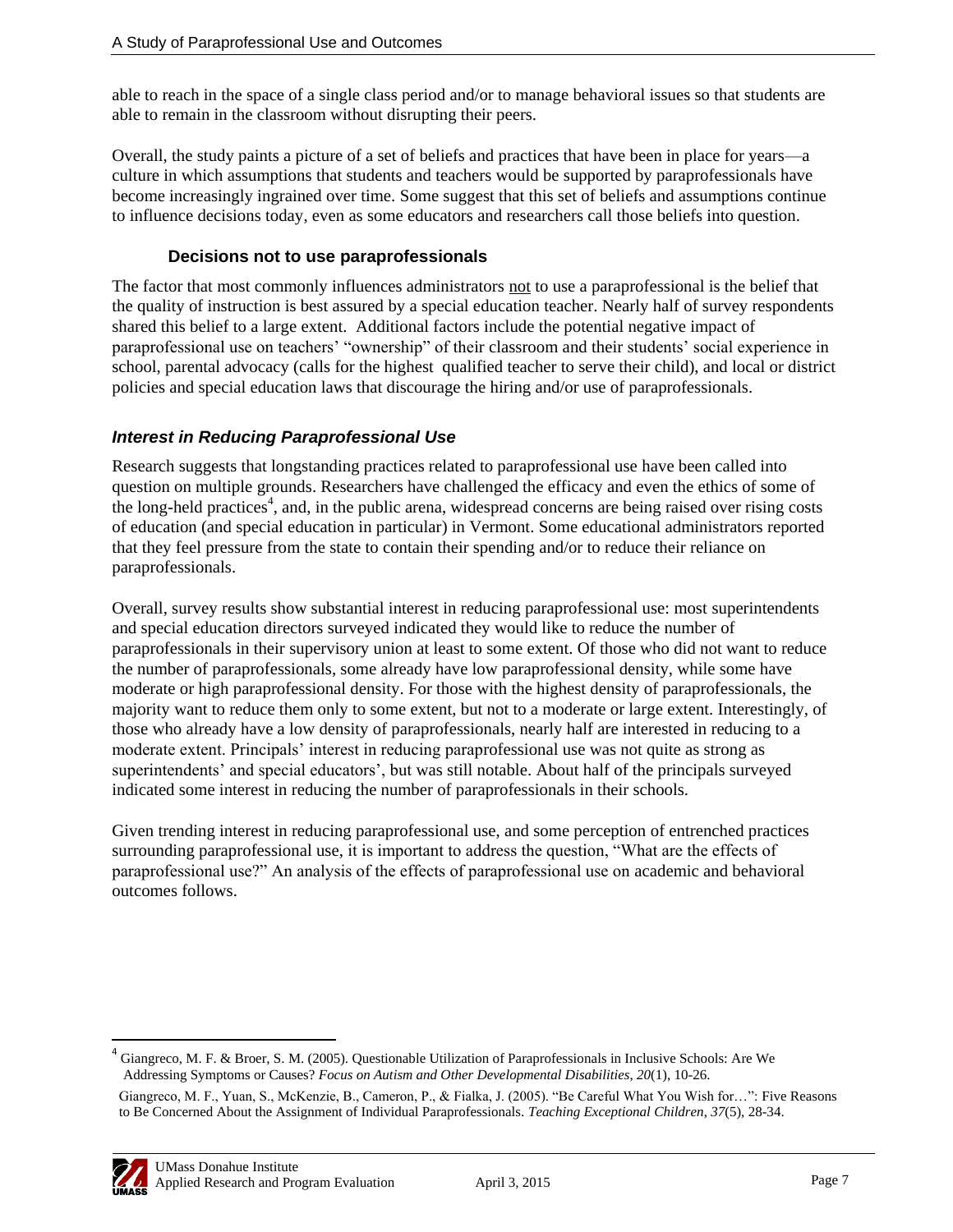## **III. Effects of Differing Approaches to Paraprofessional Use on Academic and Behavioral Outcome Measures**

To determine the effect of paraprofessional use on academic and behavioral outcomes, UMDI researchers created a typology (specific to Vermont schools) of paraprofessional use, distinguishing a variety of ways in which paraprofessionals are used throughout the state. Researchers used cluster analysis to statistically construct this paraprofessional use typology. Three clusters were identified.

- o Cluster 1 (Academic) has low overall paraprofessional density but with most of those paraprofessionals focused on academics (37% of schools).
- o Cluster 2 (Balanced) is more moderate in terms of paraprofessional density with those paraprofessionals balanced across the range of academics, behavior, and personal care functions (34% of schools).
- o Cluster 3 (Behavioral) has high overall paraprofessional density with a high density of behavioral-focused paraprofessionals (29% of schools).

Although not definitive, these clusters offer a way to understand the configuration of paraprofessional use statewide, and provide a lens for present and future analysis. In the analyses and discussion that follow, it should be noted that personal care paraprofessionals are a somewhat separate category. Students serviced by personal care paraprofessionals have very specific needs that are usually met most appropriately by paraprofessionals.

Analyses of academic and behavioral outcome measures for two years (SY11-12 and SY 12-13) were conducted using the three cluster model as a lens. These applied the most current data available to the study. It is noted that the typology of paraprofessional use relied on survey data describing conditions in fall 2014. This temporal misalignment is a recognized limitation of the study, but one that could be resolved through repeated analysis using 2014-2015 school year outcomes data when those data become available.

Please note that student impact analyses reflect the achievement and behavior of all students, not just those with special needs. This reflects limitations of the data (small school-level sample size for student subgroups; lack of student-level academic and behavioral incident data); the reality that paraprofessional use and assignments to individual students is not known; and the time and resource constraints associated with the study.

## *Academic Outcomes*

Analysis of academic outcome data relied to a large extent on SY 2012 NECAP data. SY 2013 data are not complete, due in part to SBAC testing, and may reflect bias in self-selection for the SBAC pilot. Included in the analysis were NECAP scores for all students in reading, mathematics, science, and writing at elementary, middle, and high school levels.

The strongest relationship between paraprofessional density and academic achievement scores is a negative impact in reading achievement. As the density of paraprofessional staff increases, reading achievement scores decrease, but poverty also plays an important role in performance. The effect is greatest at the elementary and middle school level. These data suggest that every paraprofessional added at elementary or middle school will reduce reading scores on the NECAP by one point.

It is essential to acknowledge that student outcomes are complex phenomena and paraprofessionals are only one component of the total education system. Statistical analysis can estimate the contribution that individual components make to an outcome measure such as a test score. While paraprofessionals

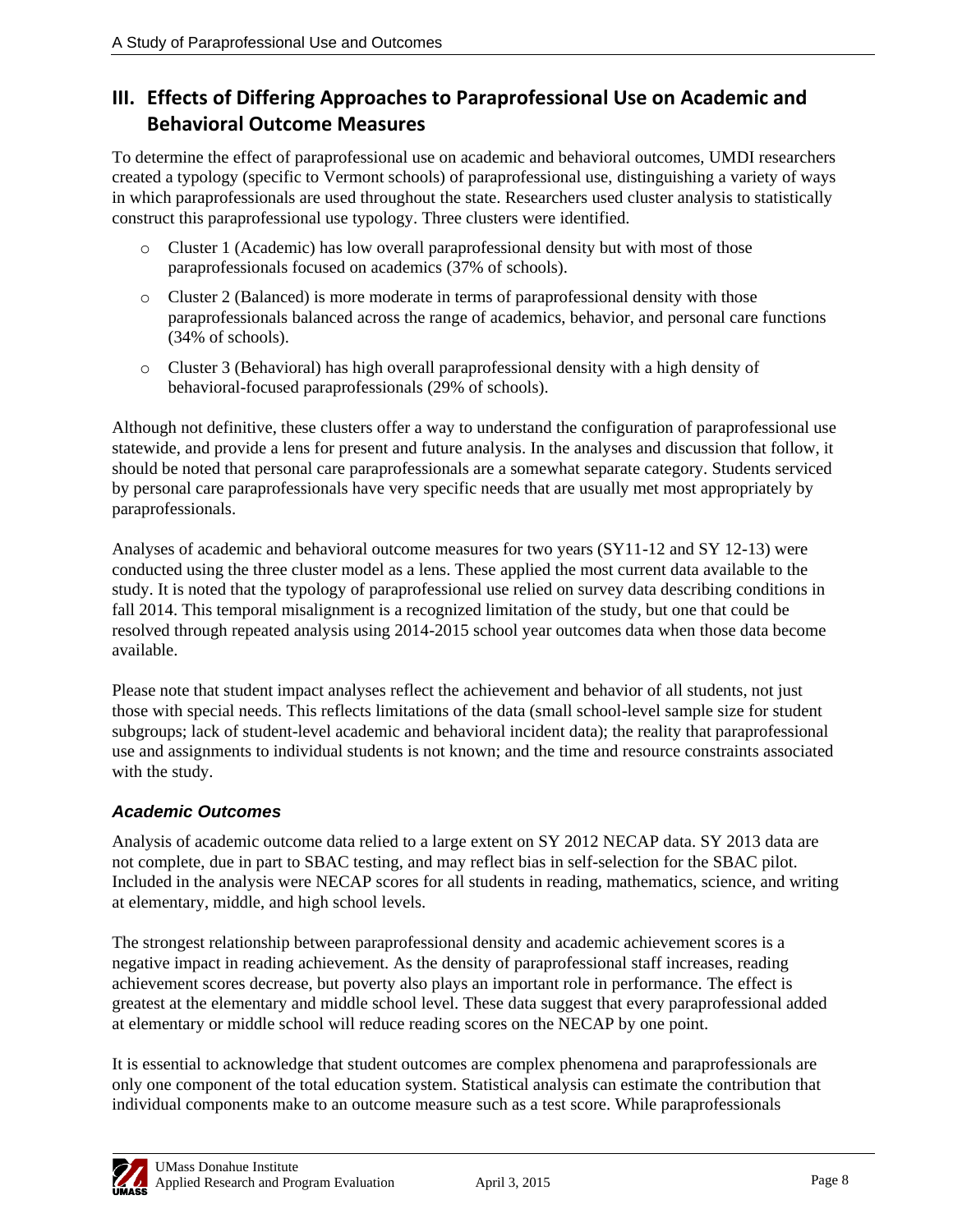contribute a small amount toward a NECAP score, poverty (as measured by FRL—percent of students receiving free and reduced lunch) actually contributes somewhat more. Increasing either paraprofessional density or FRL is associated with lower reading scores at a school.

When disaggregated by cluster, schools in all clusters show lower academic achievement as the density of paraprofessionals increases; however, for schools with a majority of academically-focused paraprofessionals (Cluster 1), the decrease is not as great.

Analysis of mathematics, science, and writing achievement scores yielded no statistically significant differences between clusters. To the extent that paraprofessionals have an impact on mathematics achievement scores, it is at the elementary and middle school level where there is a slight decrease in NECAP scores as the density of paraprofessionals increases.

### *Behavior Outcomes*

Analysis of behavior outcomes was conducted using AoE's statewide data on reported student disciplinary referrals at the SU/district level during SY 2012 and SY 2013. The analysis of behavior incident data must be interpreted very cautiously due to the acknowledged inconsistency of behavior incidence reporting across the state and the preliminary nature of these analyses.

Results suggest that a relationship exists between paraprofessional density and behavior incidents such that as the density of paraprofessionals increases, reported behavior incidents go down. Increased presence of paraprofessionals tends to decrease reportable incidents, although this relationship is not statistically significant ( $p = 0.056$ ). Analyses of behavioral incidence data by each of the three clusters also reveal no statistically significant differences or prominent trends either.

UMDI researchers also sought to examine any possible influence of PBIS on behavior, as measured by student disciplinary referrals. Analyses show that schools that have implemented PBIS have fewer reported behavior incidents than schools that do not participate in PBIS. While not statistically significant, there is some evidence that as a PBIS school rises from each level to the next (Basic, Certificate of Recognition, Merit School, Exemplar School), the number of reported incidents decreases.

## *Student Outcomes Summary*

The study suggests that a typology of paraprofessional use does in fact exist within Vermont public schools, defined by the density and role of paraprofessionals with regard to special education service delivery. This typology allows for examination of student outcomes in relation to school-level academic achievement and behavioral incident levels. As noted, several characteristics of the data limit confidence in outcomes study findings and continued study and improvements to available data are highly recommended. Acknowledging these limitations, these preliminary findings suggest that greater reliance on paraprofessional staffing may have negative association with NECAP reading achievement levels, particularly at the elementary and middle school levels. Analyses related to behavioral outcomes did not reveal statistically significant differences, with the exception being that fewer behavioral incidents are reported within PBIS schools.

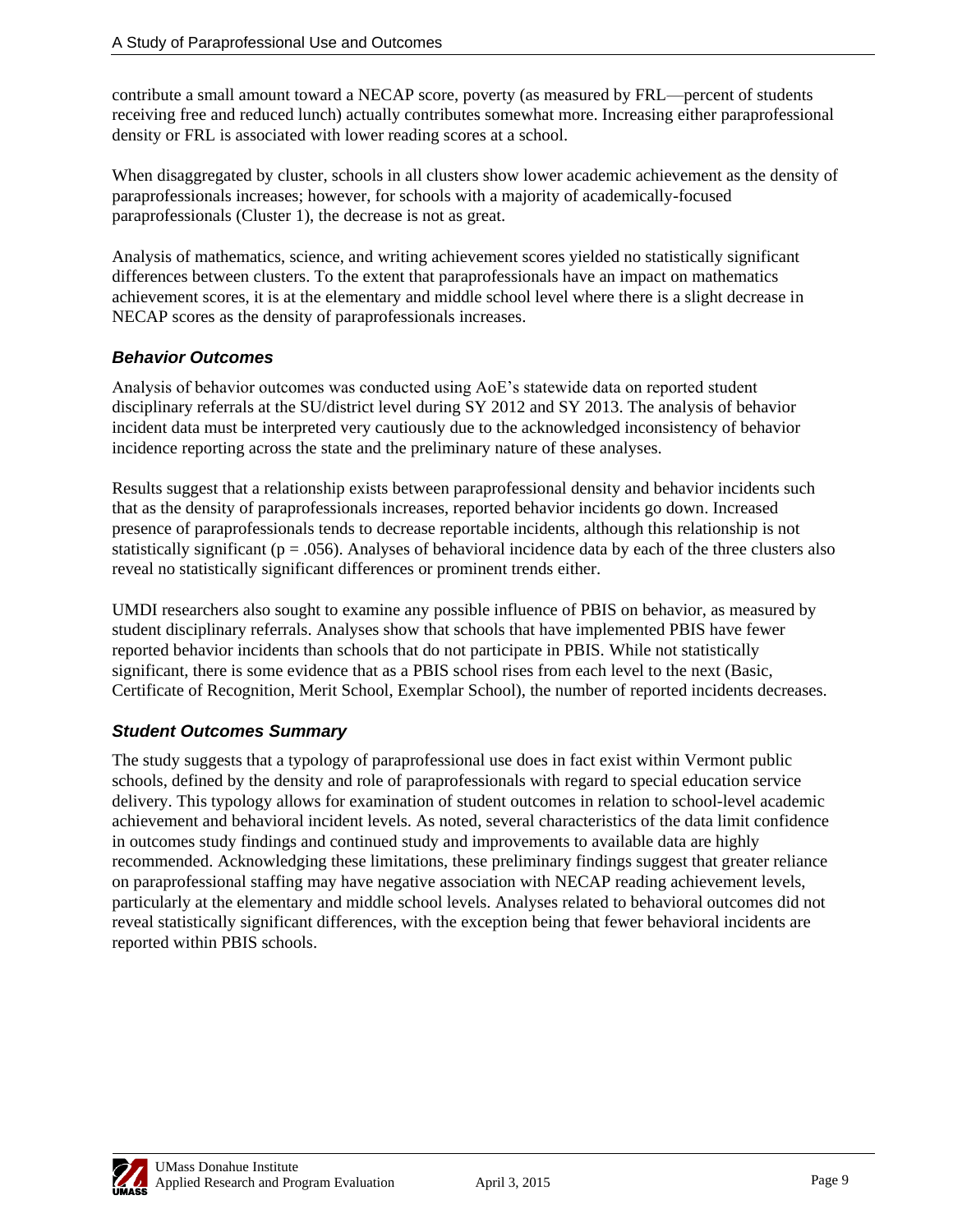## **IV. Broadening the focus: Reframing the question**

Some administrators and educators have begun to challenge the long held assumptions and traditions driving paraprofessional use, not only on the basis of efficacy, but on other, important grounds. While they welcome examination of existing models of paraprofessional use, they suggest a reframe that suggests a broader shift. They suggest a re-casting of the driving question. Instead of asking "In what ways and to what extent are paraprofessionals being used, and with what effects?" they suggest "In what ways and with what effects are students with special needs being served in schools across Vermont?"<sup>5</sup> These leaders suggest a closer look not only at the role of paraprofessionals but also at the broader special education delivery system, with an eye toward responsibility.

*"Decreasing our reliance on paraprofessionals is far more about how we educate our kids in the system."(*Administrator)

"*To fix the para problem, you have to fix structures."(*Superintendent)

### *The Responsibility Question: Who's in Charge?*

Educators and administrators who call for a re-casting of the question do so largely on the grounds that practices enacted under the traditional cultural norms described above *shifted responsibility for the special education student's care, learning, and growth away from the professionals.* Instead, prevailing practice paved the way for paraprofessionals to become, in some instances, the adults who had "ownership" of the student's experience. These paraprofessionals often became the adults who spent the most time with the special education student; they monitored that student's progress and gradually assumed decision-making responsibilities relative to the student's instruction and support.

Over time, some study participants reported that these practices—traditions—became further entrenched: parents became accustomed to having a paraprofessional written into an IEP, teachers came to expect ―extra eyes and ears‖ in the classroom, and administrators relied on the expediency and relative cost effectiveness of the paraprofessional to juggle multiple challenges and maintain a commitment to including students in the mainstream classroom. Further, in the view of some study participants, schools experienced increasing challenges, such as a growing population of students with special needs, and/or a rise in behavioral incidents—and, in light of past practice, the taken-for-granted solution was to employ ever-more paraprofessionals and/or to allocate increasing responsibility to them.

The study's results show evidence of these patterns— to varying degrees, paraprofessionals are asked to assume roles and responsibilities that may exceed their competencies and more properly be performed by professionals (e.g., providing direct instruction, assuming primary responsibility for planning). In this light, the findings of this study's analysis of academic outcomes are understandable. The effects of paraprofessionals on students' academic scores is small *but negative*, reflecting not only that paraprofessionals are but one small component of the education system, but also that *responsibility may be disproportionately assigned to the paraprofessional.* If students on IEPs are perceived to be the responsibility of paraprofessionals—rather than their classroom teachers—and paraprofessionals, who are in most cases significantly less prepared to teach, provide primary instruction for students, a small negative effect as a result is understandable. It appears that the students with the most complex needs are being served by the least qualified adults. Such an approach would explain why high paraprofessional density —although it accounts for only a small proportion of a NECAP score—has some association with lower academic performance.

In this regard, the study's survey results suggest that at least to some extent and in some instances, regular education teachers appear to be further removed than might be desirable from the experience of and

<sup>&</sup>lt;sup>5</sup> Giangreco, M. F., Doyle, M. B., & Suter, J. C. (2012). Constructively Responding to Requests for Paraprofessionals: We keep asking the wrong questions. *Remedial and Special Education*, 33(6), 362–373.



 $\overline{a}$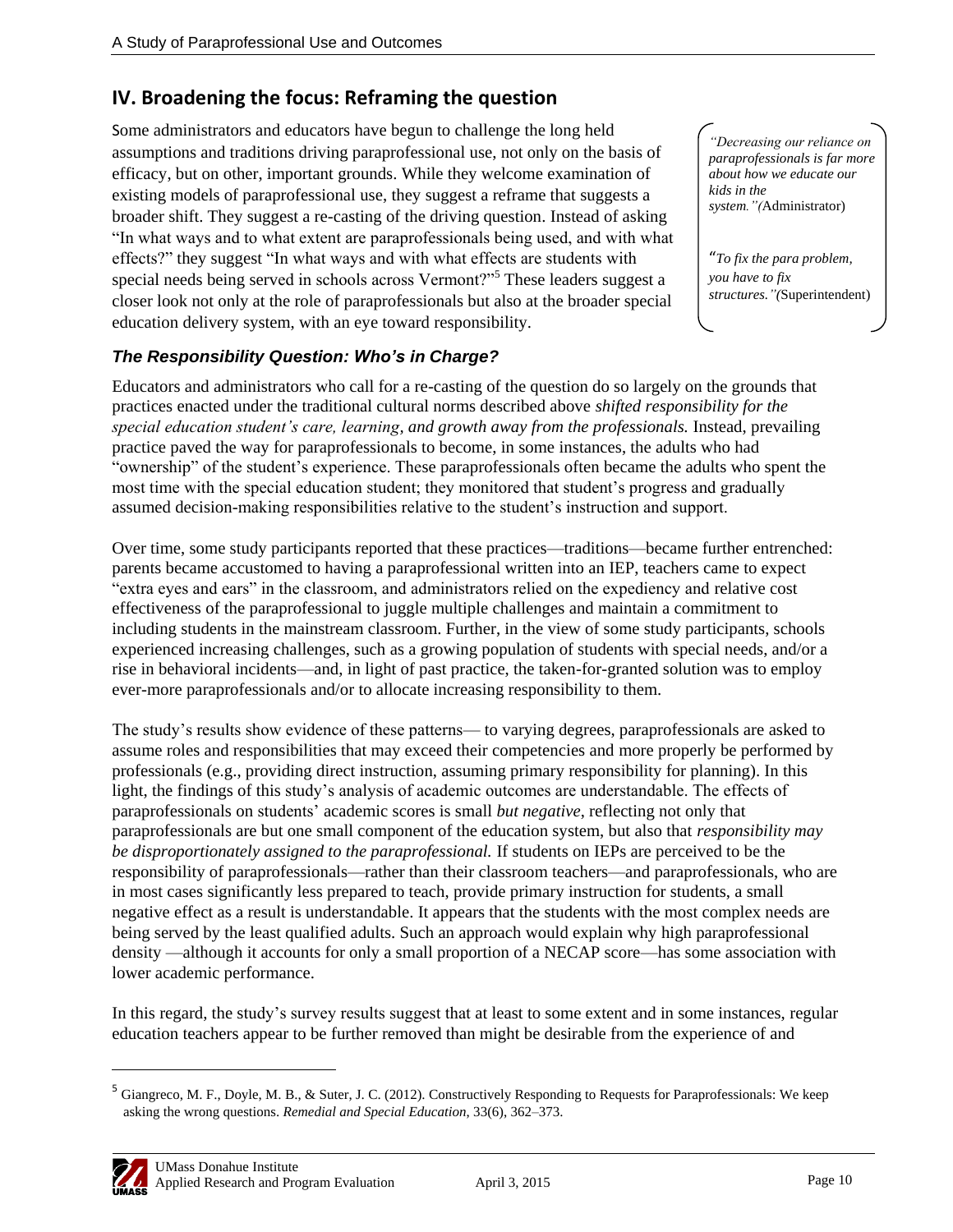responsibility for special education students and paraprofessionals' work with them. Analysis shows, for example, that larger schools tend to have more paraprofessionals, and that the more paraprofessionals there are, the less clearly those roles are defined. Additionally, survey results were notable in that the frequency of regular educators responding that they "don't know" how paraprofessionals are used was much greater than the same frequency for special education teachers.

#### *A Cultural Change in Process: Shifting Responsibility Back to the Special Educator and Classroom Teacher*

Through interviews, site visits, and surveys, the study has found evidence of conceptual and practical change in the field: some administrators and leaders are rethinking the allocation of responsibility for students with IEPs. The study found emerging practices across the state—practices that signal a shift in thinking about and approaches to serving students with special needs, including but not limited to the use of paraprofessionals. 6 *In these instances, the pattern is to shift IEP responsibilities from paraprofessionals to professional educators*. Some educators described the shift as a "cultural shift," upending ingrained patterns and traditions. One principal described, for example, a process of "breaking" down the SPED/regular ed. bifurcation."

Illustrative examples of these changes enacted at the site visit schools include: the adoption of a coteaching model; reduction in paraprofessional staffing and increased hiring of educators (special educators, general educators, specialists); reduction in the number of paraprofessionals focused on behavior and hiring of Behavioral Interventionists; revised supervisory processes; and the development of processes and systems to more clearly identify and quantify individual students' special education needs, with an eye toward providing the most effective service as determined by each student's disability.<sup>7</sup>

### **Motivation for change**

A variety of factors appear to have motivated schools and their districts/supervisory unions to institute such a shift, as described below.

- Faculty professional learning (in particular, in the areas of Response to Intervention and coteaching) and/or faculty awareness of research findings, including studies conducted by Dr. Michael Giangreco on paraprofessional use in Vermont.<sup>8</sup>
- Increasing attention to student data, reportedly spurring recognition that students receiving services from a special educator demonstrated better progress than students who were served by a paraprofessional and/or an acknowledgment that recent efforts to shore up tiered interventions resulted in a decline in academic special education referrals.

*"We realized that the most deficit children were working with the least trained staff."*(Principal)

- Perceived pressure from the state to move toward implementation of a multi-tiered system of instruction and/or to reduce special education funding and/or to reduce paraprofessional use.
- Recognition that some traditional uses of paraprofessionals—and unclearly defined roles for special educators—have led to processes that fell far short of their inclusion goal.<sup>9</sup>

<sup>&</sup>lt;sup>8</sup> Suter, J.C., & Giangreco, M. F. (2009). Numbers that count: Exploring special education and paraprofessional service delivery in inclusion-oriented schools. *Journal of Special Education, 43*(2), 81-93. DOI: 10.1177/0022466907313353



 $\overline{\phantom{a}}$ 

 $<sup>6</sup>$  For example, three of four site visit schools—and all four of the supervisory unions visited—are in the process of revamping</sup> their special education work. The study's sample of schools was selected according to multiple criteria but "engagement in a change process" was not one of them.

 $<sup>7</sup>$  In some schools these processes included a step requiring that any request for a paraprofessional be accompanied by a rationale</sup> or justification.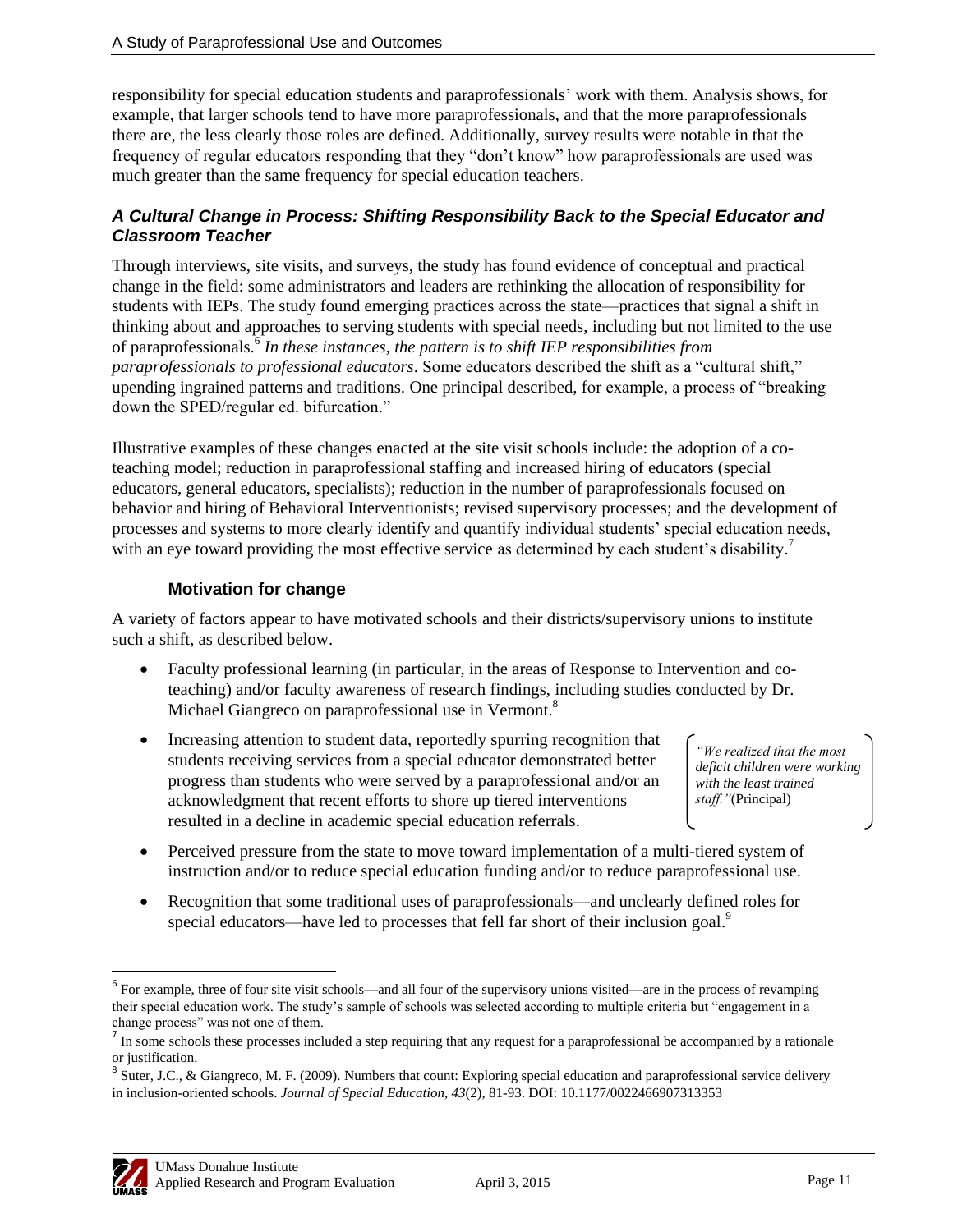- Arrival of new staff, sometimes from other states, or sectors other than education, offering fresh perspectives, including acknowledgment of a higher than expected density of paraprofessionals.
- Recognition that little motivation was provided for students to exit out of special education and/or concerns about student dependency on long-term supports.
- Recognition that roles for both professionals and paraprofessionals were not clearly defined and/or a recognition that paraprofessionals were providing a wide range of supports and that supervisory relationships were unclear.

### **Principles and strategies for change**

While the specific elements of school change processes may differ from school to school, a few crosscutting principles are apparent: a) responsibility for student progress is shared among administrators, general educators, and special educators; b) the role of paraprofessionals, if that role exists, is to implement specific strategies under close supervision of a professional; and c) student progress, including students who are served by paraprofessionals, needs to be monitored closely so that the effectiveness of interventions can be adequately assessed and modified as needed. A brief look at **three key strategies** that schools have used to operationalize those principles follows.

Putting specific student needs at the center of the decision-making process: From "support" to ―service‖ and from an emphasis on the *student* to an emphasis on the *disability*

Overall, educators and administrators in the schools that are reportedly pursuing change advocate building capacity at all levels of the professional cadre and developing effective tiered systems of student support. One key to this systems-building is to put specific student needs at the center of the decision-making process and to craft paraprofessionals' roles in response to identified student needs.

In one system, for example, the shift included a closer look at the service that would best improve each student's experience, considering how each student's experience would be affected by specific disabilities. In this instance, the special education director distinguished between providing a *service* and providing a *support--* a re-framing of many typical conversations about how to serve students with special needs*.* Previously, paraprofessionals were more typically provided as a *support* to students, so that they could participate in and/or be successful in general education settings.

*"We're moving away from a situation in which a paraprofessional goes into a science class, listens to the lesson and then accommodates or helps the student finish the task. That is not specialized instruction. If the student has a writing disability, uses a stylus or a graphic organizer the paraprofessional would go in and provide that service. Or if a student has an executive function disorder, then the special educator might be using a strategy to help the student initiate, sustain and complete a task, and the paraprofessional may be in there, using that strategy."* (Special education director)

The director quoted above is leading staff through a process of identifying needed services and differentiating between them, beginning with the reminder that to qualify for special education services, students need specially designed instruction "and that *that* is the responsibility of any service in the IEP." In this context, any service provided by a paraprofessional needs to be related to the instruction the special education teacher is providing and linked to a disability. Similarly, across these schools, interviews with special educators and administrators suggested a shift from decisions based on the



<sup>&</sup>lt;sup>9</sup> One special educator commented, for example, "Sometimes the IEP says 'in the classroom' but actually it's a SPED teacher or a paraprofessional in the back of the classroom with a group! That's not inclusion!"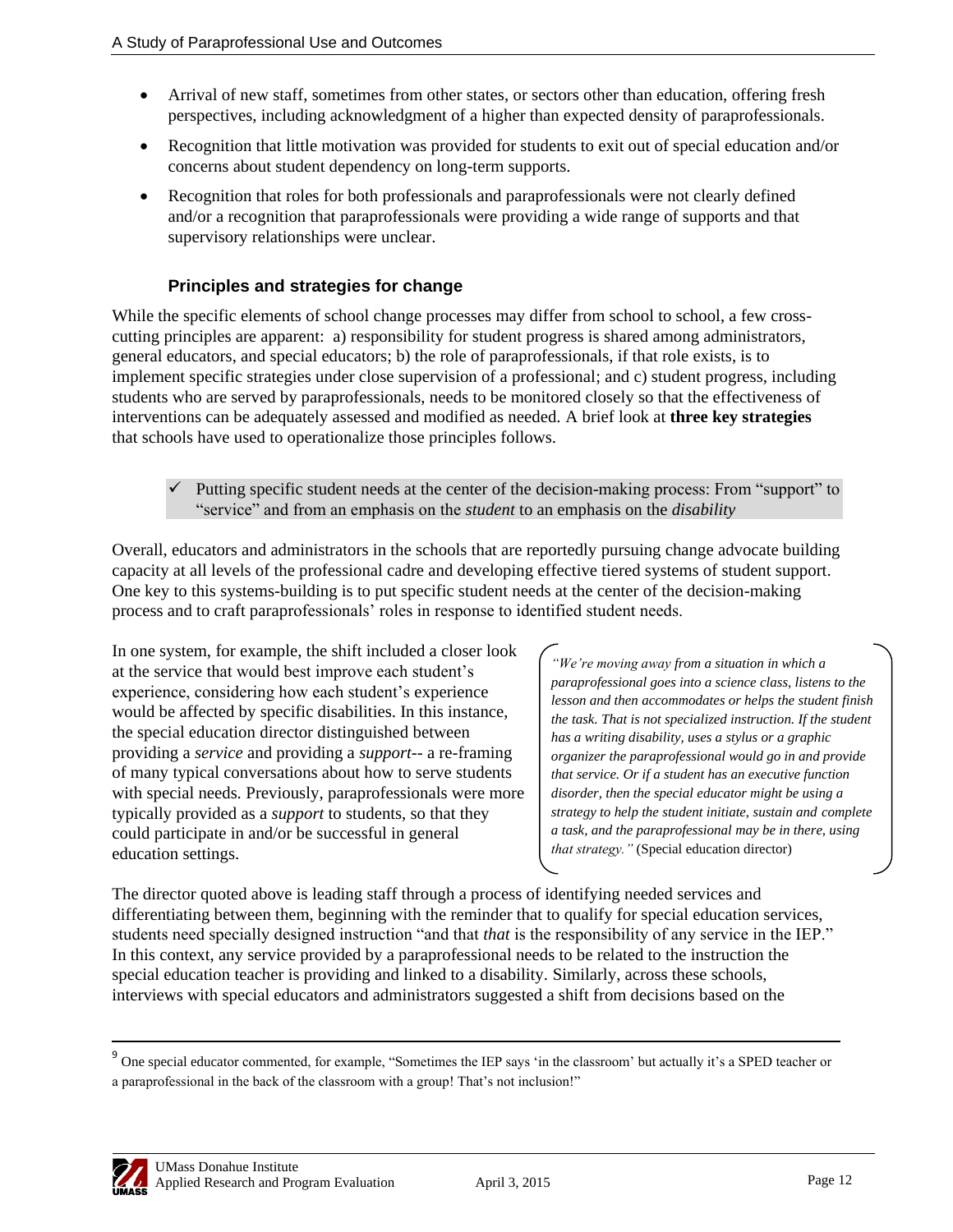personal characteristics of individual students toward decisions based on categories of disability and response.

 $\checkmark$  Moving away from overreliance on paraprofessionals and toward the development of multitiered systems of support.

In the attempt to move away from what they perceive as an overreliance on paraprofessionals, some leaders have begun to build a system of inter-related roles. They have begun to define the roles of professionals (principals, special educators and classroom teachers) and paraprofessionals and typically conclude that a paraprofessional role is appropriate only under specific conditions. This shift has implications for the roles of the classroom teacher, special educator, and principal.

Overall, these leaders articulated a vision designed to maximize the professional expertise of each member of the educational delivery system. In this vision, each professional plays a well-defined role within a system, and the relationships between roles are clear. More specifically, their vison could be described as follows:

- o Classroom teachers would possess a substantial repertoire of skills enabling them to differentiate instruction and would employ those skills routinely in order to make their instruction accessible to a wide range of students.
- o Special educators would collaborate with classroom teachers to further specialize instruction, and to continue to build the classroom teachers' skill sets.
- o Special educators and classroom teachers would, through varying degrees of collaboration, assess student needs and develop appropriate plans, maximizing the classroom teacher's expertise in content areas and the special educator's expertise in disabilities.
- o Principals and other administrators would be well versed in special education issues (laws, service models, terminology, current research and other professional literature) and would draw on that knowledge to manage operations so that staff expertise is used and shared, and resources are employed in the best interest of students.

One system casts the classroom teacher as the *content expert* and the special educator as the *expert on the disability*. Through these processes, teachers assume ever-greater responsibility for students. One special education director explained:

The teacher should be very intentional. It's a kind of learned pattern in our system—paraprofessionals came in, were hired, and some teachers were relieved of the responsibility to be teaching all of their kids…. So for a teacher to say to a paraprofessional, "Here's my assignment; modify it," shows that *that* teacher has not thought about *that* child's needs and how and why the assignment should be modified. It's not arbitrary. We shouldn't be handing assignments to paraprofessionals who, frankly, don't know. Teachers should be intentional about what they're doing, and why, and how it will maximize the learning of all their kids….Paraprofessionals should not be making instructional decisions…The special educator and the teacher, they're the experts, they're the ones who have the knowledge and the training, and they should be the ones deciding.

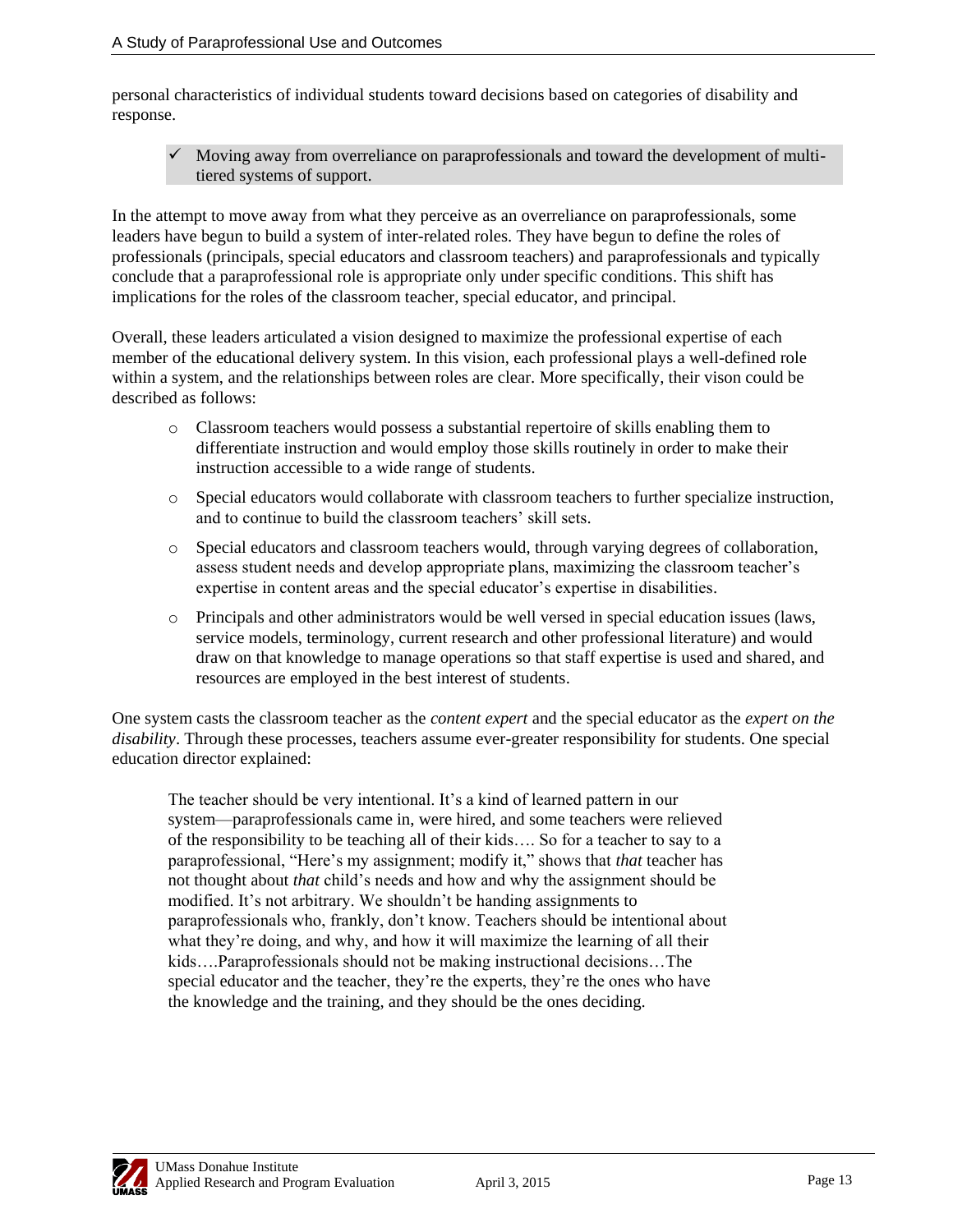#### $\checkmark$  Principals and other building-level administrators: special education expertise counts.

Leaders who possess a background in special education were reportedly better equipped to engage in these issues and make well-informed decisions, and some schools benefitted from such expertise. Across the sites, leaders of a number of schools and supervisory unions that effected change in paraprofessional staffing rates brought this background to the role. Their expertise contributed in a number of ways.

Some administrators who share this background suggest that their familiarity with special education laws equips them to engage in informed discussions about possible interpretations of the law. They believe that they are better able to make use of the district/supervisory union special educators and to provide a full consideration of options for students and their families. Also, they find that being able to discern and dismiss inappropriate options is a valuable skill.

#### **Reflections on the change process**

While the work of the schools referenced here is clearly in-progress, educators' brief reflections on the work to date offer a few preliminary indicators of the effects of change they believe is apparent.

"Fewer bodies, more expertise": Across the set of schools that have already reduced paraprofessional staffing rates, leaders and educators reported that, while the process could be challenging, expertise was the key component in re-thinking the paraprofessional's role within a system of tiered supports. Overall, the conclusion for these individuals is that while paraprofessionals may possess important skills, they have not been trained as classroom teachers or special educators. $10^{\circ}$  Consistently, these schools valued the exposure to professionals that their students would now have.

*"We had very highly trained paraprofessionals. They did all the teacher PD, they were skilled at running records …. but the fact of the matter is that they were not classroom teachers … And now, we have fewer bodies but more expertise."* (Principal*)*

Cultural change taking hold: In some of the schools and supervisory unions under consideration, administrators report some indications that a cultural change has begun to take hold, as measured by at least one indicator—fewer teacher requests for paraprofessionals. One principal stated:

Teachers used to ask for a paraprofessional. Now they don't ask. They know that we're not going to give them a paraprofessional because of the number of IEPs in their classroom. It's a case by case decision….and we're going to look at the IEP services needed…. Paraprofessionals get placed according to student need, not teacher need.

Paraprofessional views on staff reductions: While not an explicit element of the study inquiry, two aspects of the schools' process to reduce the number of paraprofessionals were noted across the schools: the significance loss of individual paraprofessionals—including some who had long histories in their schools—was felt at the personal and professional levels; and a decline in job satisfaction among those paraprofessionals who remained. Overall, remaining paraprofessionals indicated that they had less responsibility for instructional planning and delivery after the shift, and that loss negatively influenced their perceptions of value and professional self-worth on the job.

<sup>&</sup>lt;sup>10</sup> It is important to note that there are in fact some paraprofessionals who hold teaching credentials who for various reasons no longer serve as teachers.



 $\overline{\phantom{a}}$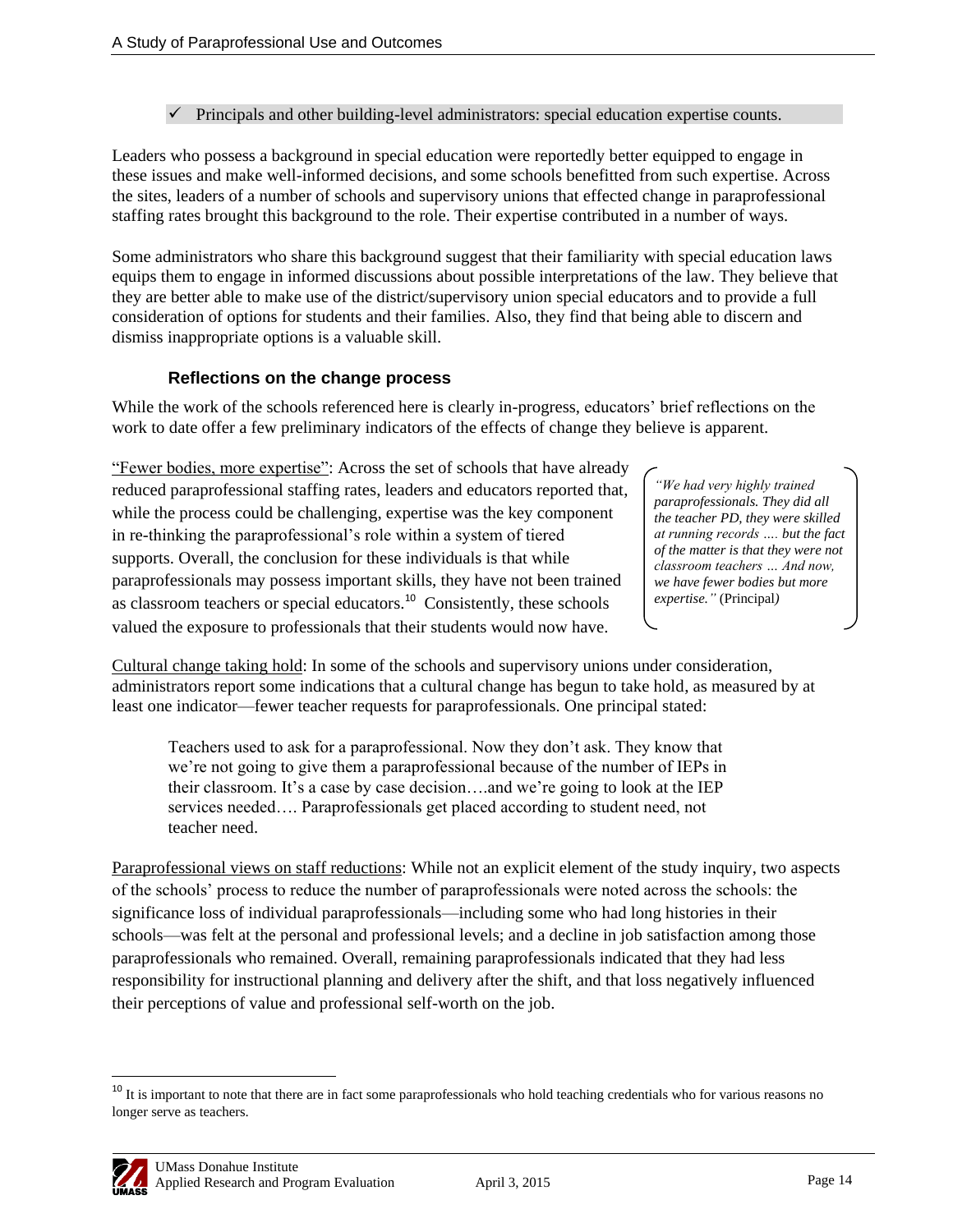## **V. The Student Behavior Challenge: Varying Approaches and Trade-offs**

Through interviews, site visits and surveys, the study reveals a statewide perception that behavioral incidences are on the rise in schools and that the seriousness of those incidents is increasing. Educators and administrators report that disruptive behaviors are becoming prevalent in classrooms and that safety concerns sometimes influence their decision-making. While a thorough examination of behavioral challenges and solutions is beyond the scope of this study, study participants did offer some reflection on the range of issues and strategies in place within their systems. A brief review follows.

A range of responses to the challenge are apparent, each having some implication for the use of paraprofessionals as well as the roles of other members of the school community. One approach is to employ adults to work one-to-one with students who experience behavioral challenges, typically paraprofessionals or Behavior Interventionists. Perceived benefits of the individual approach include the maintenance of a safe environment and inclusion of students in mainstream classes, while disadvantages include concerns about fostering dependence, a potential negative influence on students' social experience, and possible impacts on student learning. Some educators suggest that the individual approach to behavior management is emblematic of traditional practices discussed above, through which responsibility for the special education student was disproportionately allocated to a paraprofessional.

## *Paraprofessional Support*

In some instances, paraprofessionals are engaged to support individual students, perhaps planning and implementing behavior plans or relying on their familiarity with individual students to fend off disruptive behaviors and maintain an environment conducive to learning. Some schools have recently offered professional development for paraprofessionals in deescalation techniques, and while limited, reports from the field were overall positive.

## *Behavior Interventionists*

In Vermont, the Behavior Interventionist (BI) is a contractual position between schools/districts and external agencies. BIs possess specific expertise in behavioral supports and may provide one-to-one assistance to students. Overall, knowledge about and perceptions of the BI role appear to vary from school to school. One disparity across schools relates to perceptions of how BIs actually implement their work. Some educators find that BIs do limit their interventions to behavioral support of one student, while others report that BIs may, at least occasionally, engage with small groups of students. Additionally, some BIs may offer academic support to students. The degree to which BIs are integrated into the school appears to vary. Some special educators include BIs in routine meetings and other educators appear to have only very limited, if any, interaction with BIs.

Some educators question whether BIs are simply a new form of paraprofessional, although funded differently and providing different support (behavior but generally not academic support). Others express appreciation for the deep and specific expertise that BIs bring to the work, and contend that their support has helped challenged students successfully reintegrate into a general education setting. One school's leadership reported that preliminary analysis suggests that the costs of engaging these contractual employees were justified vis-à-vis the savings in outplacement assignments, as out-of-district placement costs were reduced by engaging multiple BIs to help students reenter the public school setting.

*"When a student presents challenging behaviors and needs, it is easy for a team to say that the child needs para educator support or a 1-1 and the Board must follow the law to approve this additional staff member. Many teachers and administrators have worked in very few schools so they have limited perspectives on the types of strategies that would help make a difference*" (Superintendent)

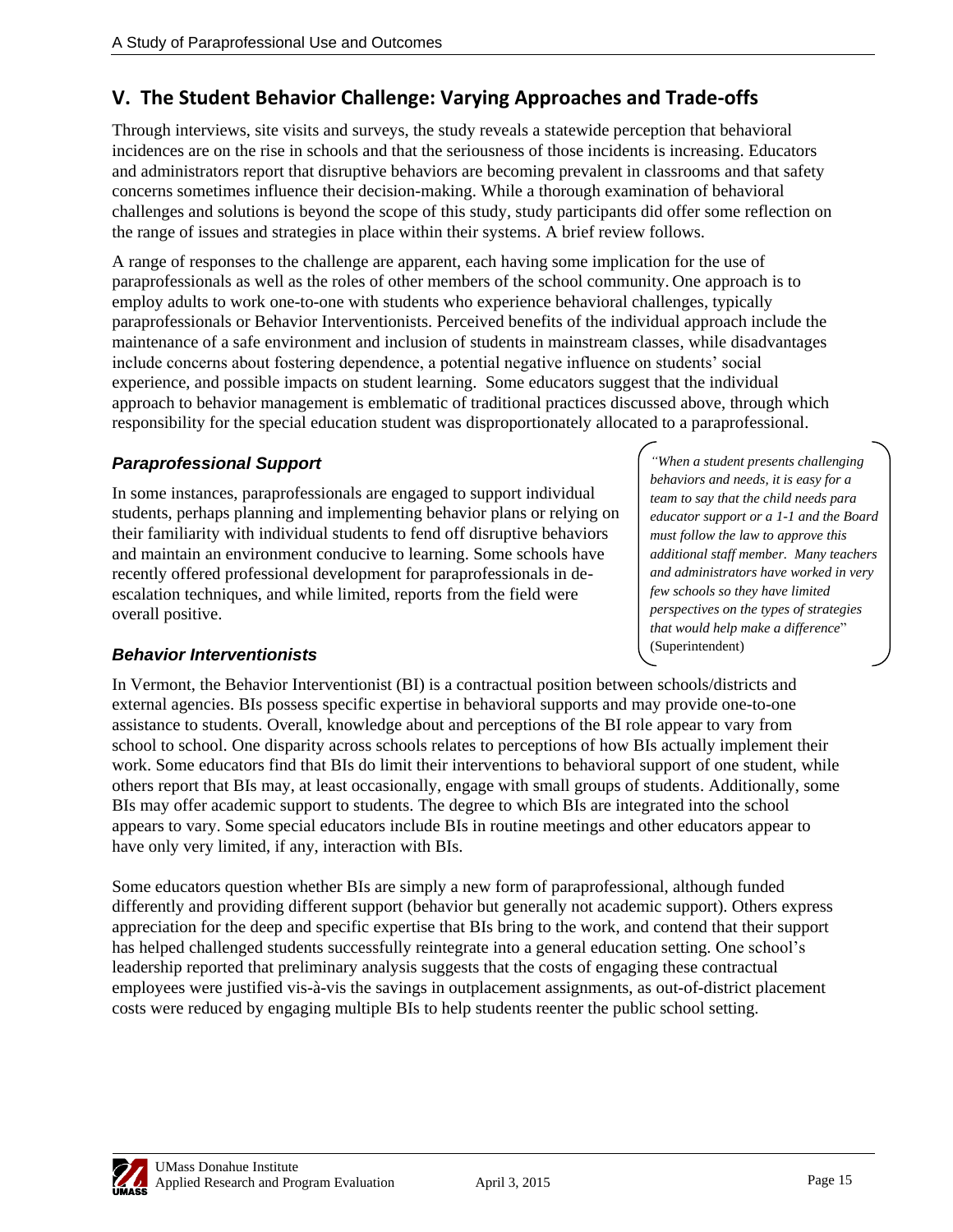## *School-wide Programs*

Another approach is to employ school-wide behavior intervention and support programs such as Vermont Positive Behavior Interventions and Supports (PBIS). As described on the initiative's web site [\(http://pbisvermont.org/\)](http://pbisvermont.org/), PBIS is a state-wide effort to help school teams form a proactive, school-wide, systems approach to improving social and academic competence for all students. Other programs focused on school culture and climate are also reportedly in use across the state, including but not limited to Responsive Classroom [\(http://www.responsiveclassroom.org\)](http://www.responsiveclassroom.org/), school-specific positive motivation and rewards systems, and restorative justice models. While the study did not focus specifically on the implementation, benefits, and constraints of these programmatic approaches, relationships with behavioral incidents and paraprofessional density were observed, as discussed in this briefing. Most schools using multiple strategies, employing paraprofessionals and/or BIs alongside school-wide behavioral programming.

#### *Social-emotional Supports to Students and Families*

Another approach to limiting the prevalence of behavioral incidents acknowledges family and community issues that may be at the root of student behavior. Increases in economic stressors, mental health, substance abuse, violence and other social issues are cited as contributors to patterns of student behavior. Some schools have worked to integrate community health services into their programming, engaging mental health and other agencies to provide one-to-one supports to students. Overall, however, administrators cited obstacles to addressing family and community issues, including an insufficient supply of providers and cultural barriers to accessing services. They note a paucity of social service providers, especially in rural areas, and also recognize that families may be reluctant to use available services.

The study identified one subset of educators who suggest that while behavioral issues may stem from students' exposure to family and community stressors, these students experiencing trauma (or with a history of trauma) present a very specific set of needs—trauma-related and/or specific emotional distress. They suggest that strictly behavioral interventions are not appropriate for this group of students, and some encourage their administrators to expand programming and/or otherwise redirect resources to better serve students and families experiencing trauma. They suggest that strategies such as BIs and school-wide behavior programs do not align well with trauma-related issues, even if those issues play out in the form of negative behaviors.

―Our mental health system and inter-agency partners are underfunded (mental health agencies). Therefore, schools in Vermont end up paying for outof-district placements and Behavior Interventionists to support students in schools. The [number of] students diagnosed with significant trauma and mental illness is rising and leads to the EBD diagnosis and assignment of the 1:1's etc. It really is at a crisis point with underfunding for MH and DCF workers over capacity to manage their caseloads. Education pays the price for the decline in the social and family factors that students come to school carrying."

(Special education director)

#### *Other Creative, Local Solutions*

School-specific responses to the behavior issue are likely being developed across the state, incorporating elements of the approaches discussed above or reflecting individual systems' originality and creativity. For example, in one site visit location, a special education director adopted a somewhat atypical approach to a safety related challenge: a paraprofessional job position was created that including bus-riding duties. The administrator realized that the district was incurring high costs to reimburse parents who were driving their students to alternative placements. The administrator was concerned, however, that safety could not be ensured if those students were simply redirected to ride a bus. Through the revised paraprofessional strategy, the administrator reports having achieved two purposes: sending a message that the safety of all students matters, and achieving cost reductions.

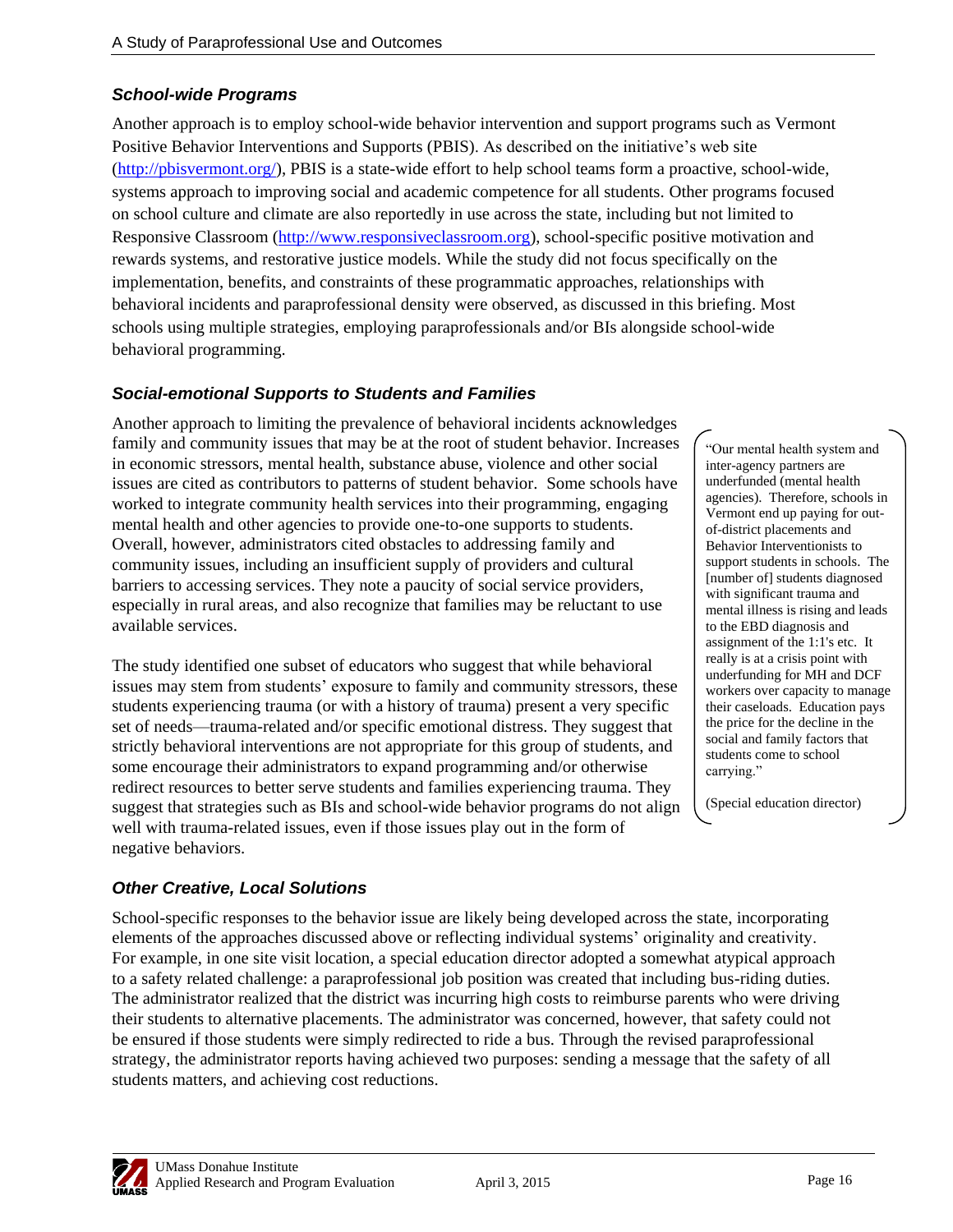## **V. Barriers to Change or Progress**

The study identified a number of change processes in effect across the state, reflecting research-based and more grassroots approaches to delivering high quality, cost effective special education services, including the use of paraprofessionals. Study participants identified, however, factors that impeded implementation of these alternative approaches.

The study has suggested that longstanding traditions of paraprofessional use, reflecting taken-for-granted beliefs and assumptions, may constitute the strongest and farthest reaching barrier to changing culture and practices related to special education. A series of inter-related next steps are suggested in the next section that, cumulatively, may contribute to ongoing efforts to shift cultural expectations and practices. Additionally, more specific barriers are presented below.

## *The Vermont Special Education Funding Formula*

Some educators and administrators have found that the policy of reimbursing paraprofessionals' direct service time influences decisions to engage paraprofessionals as a "first option" for special education service delivery. In a context of limited resources, reimbursable time can be viewed as a valuable asset. Schools and districts that are moving toward a multi-tiered system of supports, however, may experience the reimbursement practice as a barrier to their change process. Commonplace paraprofessional-reliant staffing patterns are reinforced if the shift to a special educator or other professional staff member is associated with increased local responsibility for cost.

More broadly, some administrators have remarked that the reimbursement policy actually disincentivizes innovative thinking and consideration of alternative special education models. For example, one special education director with experience outside of Vermont remarked that working to a reimbursement policy was much different than working to a set budget line. The director observed that Vermont's policy can in some cases constrain innovation and consideration of such specific strategies as vertical groupings and skillsbased groups. Another administrator commented that an overreliance on paraprofessionals in order to contain costs actually demonstrates a "penny wise and pound foolish" orientation, if paraprofessional use is not the best option in terms of educational quality and eventual longer-term savings (e.g., by exiting students out of special education).

## *Lack of Social Service Agencies, Service Coordination*

Social-emotional issues are widely understood to present manifest as problematic student behavior and in academic underperformance. Vermont schools are implementing a variety of strategies to address the social-emotional needs of their students, including collaboration with community partners with specialized expertise, such as mental health and counseling agencies, and the Department of Children and Families. While some schools have established successful collaborations of this nature, others face constraints that present formidable barriers to accessing this expertise. These include: a paucity of service providers, particularly in rural communities; prohibitive costs of partners' services; limited time that providers can spend in schools; and challenges to effective coordination of services.

*"Vermont special education funding restrictions prevent flexibility in creating MTSS for shared provision of services to*  students on IEP<sub>s.</sub>" (Principal)

*"Lack of community resources is one of the key issues, many of our students who require support struggle with trauma and issues at home."* (Special education director)

*"It is extremely difficult to get other agencies to work with us, to take the lead or even to provide services that they have committed to providing (such as mental health and support for families)."*  (Administrator)

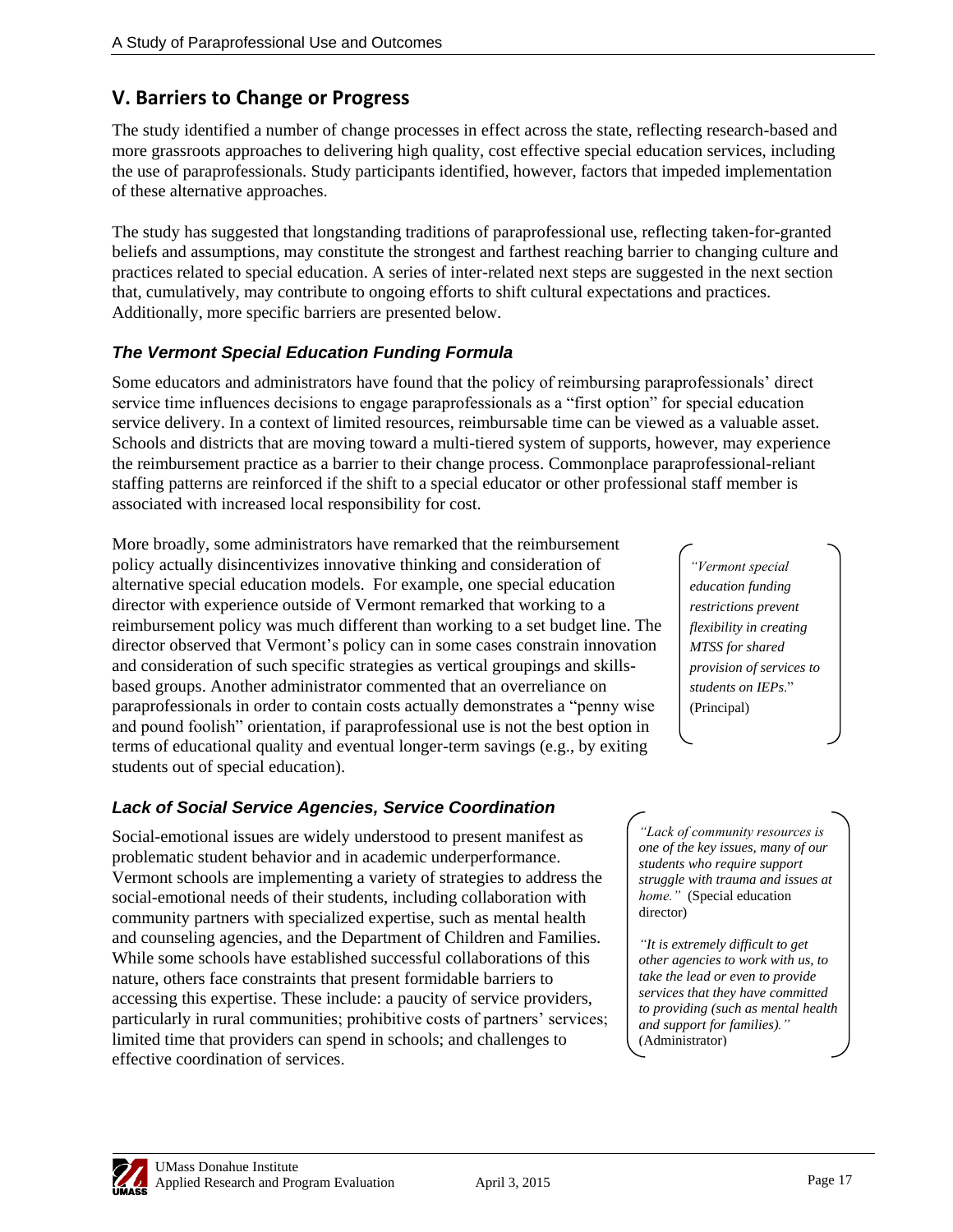#### *Limited Capacity to Implement Effective Tiered Systems of Instruction; Insufficient Knowledge of Alternative Models*

The study found evidence that educators and administrators across the state are actively pursuing plans and strategies to continually improve the quality and efficiency of their special education delivery systems. There is interest in shifting from traditional practices including, in some cases, the use of paraprofessionals, to fulfill roles and responsibilities that may extend beyond their expected capacity. The study revealed as well a widespread interest in more fully developing educators' and administrators' skills, knowledge, and awareness in order to build effective multi-tiered systems of support. Efforts to develop capacity at all levels of the school, district, and supervisory union level would support momentum underway across the state and enhance the continued development of a strong and successful system to serve all of Vermont's students to the highest standards of effectiveness and efficiency.

#### *Expectations of Existing Conditions*

This report, sharing the voices of respondents to the study's interview and survey processes, presents evidence of changes that are beginning to gain momentum in some schools and districts/supervisory unions. There is some movement to reconsider, in a focused way, how educational systems can best evolve to meet the needs of students with special needs. Consideration of the best and most appropriate roles for paraprofessional educators is an important component of this conversation, for both educational and economic reasons.

This study brief characterizes the ongoing discussion of change in special education service delivery as a ―cultural shift‖—borrowing language used by some interview subjects. This language serves to underscore the challenges to innovation and change. Beyond apparent economic issues and deliberations on whether change of this sort is justified, is the reality that many schools rely heavily on the contributions of paraprofessionals to deliver special education (and other) services. A variety of interests will place great value on the current arrangement; while others may be skeptical of its efficacy. What must be understood is that existing conditions relative to the use of paraprofessionals to deliver special education services represent well-established expectations, which may in and of themselves be resistant to change, other factors notwithstanding.

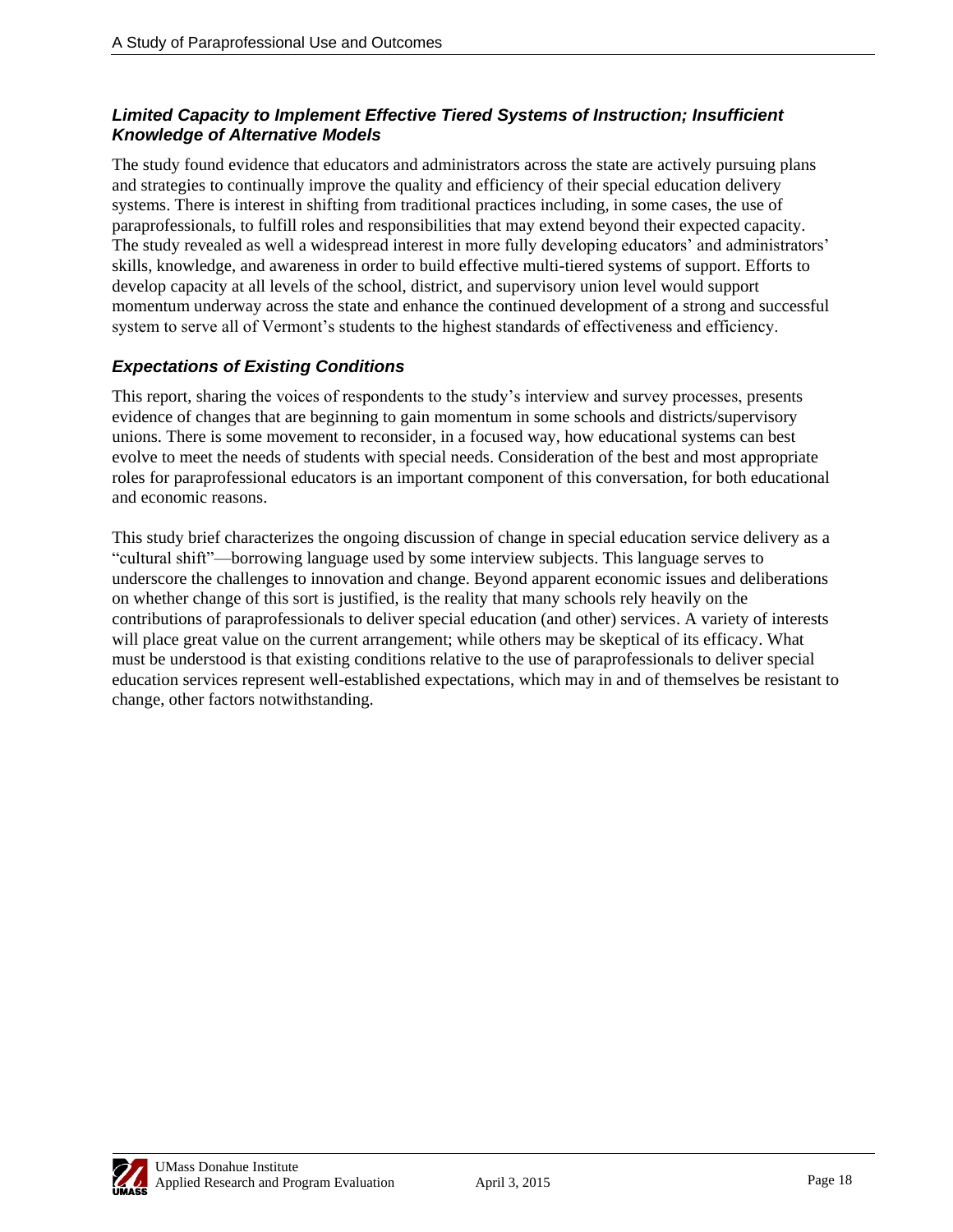## **VI. Next Steps in Advancing this Work**

The state's dual concern regarding the quality and efficiency of educational service delivery is both understandable and vitally important. This study represents an essential first step in addressing those concerns. Its findings substantively advance what is known and understood relative to the role of paraprofessionals in the delivery of services to students with special needs in Vermont public schools. Further, the study begins the very complex and data-dependent process of assessing the implications of differing patterns of paraprofessional use on student achievement and behavior; leaving the reader with findings that should be interpreted with great caution. Finally, the study introduces into the policy and professional debates questions that extend beyond the role of paraprofessionals.

Exploring the viewpoints of multiple stakeholders, the study reveals varying perspectives on how to serve students with special needs across the state. In this regard, the state is situated at an important juncture, as rich and passionate conversations about the roles of administrators, general educators, special educators, paraprofessionals and others appear to be taking place within schools and supervisory offices. These conversations—and the exciting innovative practices that accompany them, in some cases—highlight important opportunities to reflect on and further expand the capacity of the educational system to maximize the contributions of the state's teaching and leadership cadre, so that together they can continue to advance Vermont's longstanding commitment to provide quality educational services to all.

It is the authors' hope that the study will provide insight and direction to policymakers and education officials not only through what is learned about the varied roles in which paraprofessionals are asked to serve, but also in relation to the need for continued research related to student impacts and recommended enhancements to data systems to support that research, as well as ongoing educational system management. As such, better data will also lead to better informed management at the state and local level. Further, the authors hope that the study lends support to processes related to Vermont's evolving vision of special education service delivery and emerging implications for capacity building. Accordingly, this section highlights some of the policy implications and next steps derived from the study findings presented in this brief. Please note that this section is presumed to be less than exhaustive, as the range of implications and potential next steps is undoubtedly broad and subject to the viewpoints of many constituencies.

## *Invest in strengthening the capacity of schools to deliver appropriate and costefficient educational services to all of Vermont's students*

The study has suggested that important conversations are underway in schools and districts across the state. To varying degrees, these conversations revolve around vision, purpose and strategies related to the design and delivery of services for special education students, as well as implications for broader student, school and community populations. It appears to be a context in which educators and administrators are open to growth and continuing improvement at all levels of the educational delivery system.

#### **Advance statewide dialogue to broaden understanding of the issue and engage communities in seeking best case solutions**

One strategy to harness the apparent interest in the issues under consideration would be for the Agency to facilitate a public dialogue, involving educators and educational administrators, parents, and community members, as well as complementary community partners. Building on the disparate conversations occurring in schools and central offices across the state, a series of forums, perhaps using the findings from the present study as a basis for discussion, could yield important insights to guide policy, program planning, and practice.

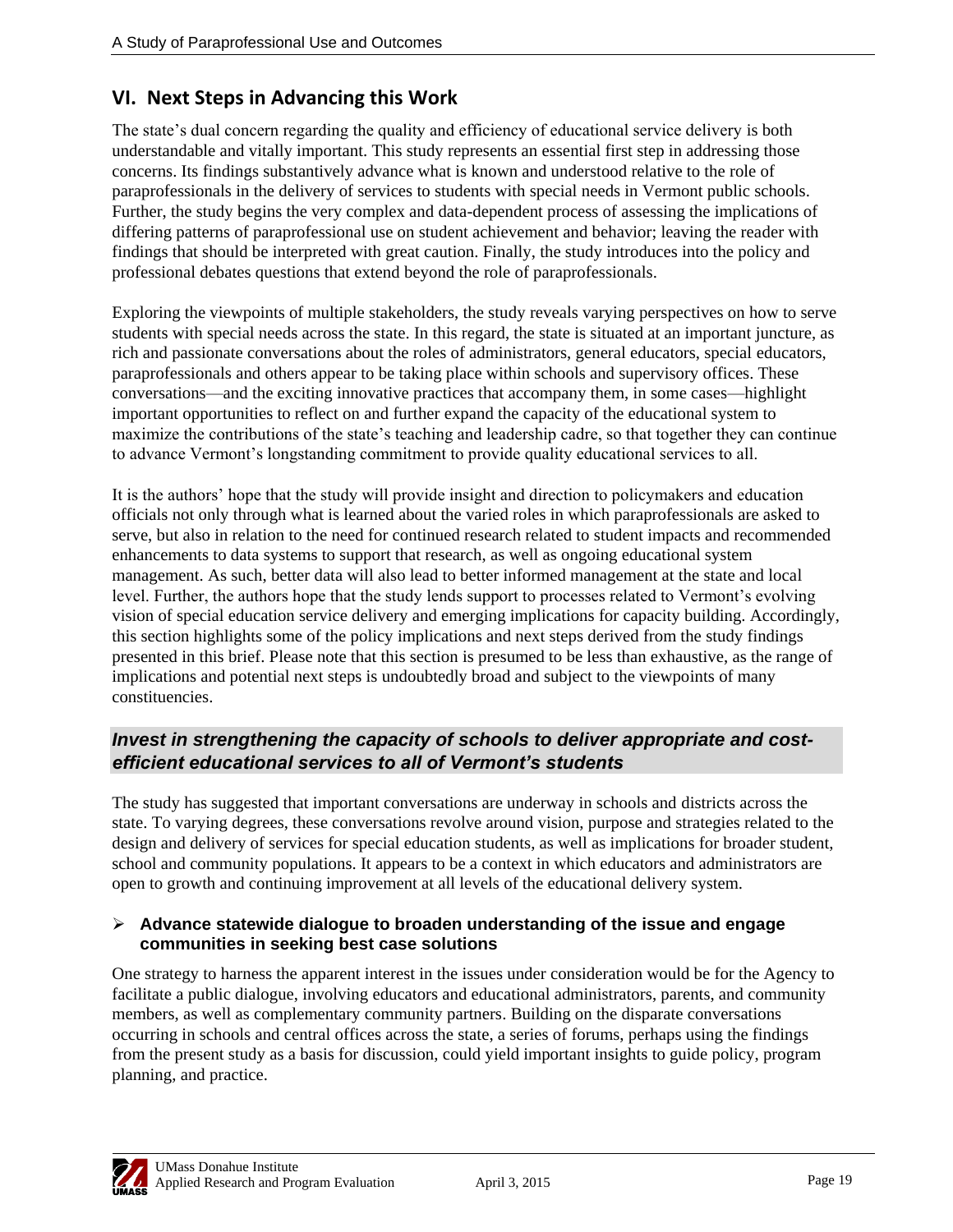#### **Strengthen teacher and administrator capacity to design and implement effective approaches to serving students with special needs**

The study identified a number of areas in which calls to increase school and district capacity were heard. Specifically, it identifies an apparent shift away from a strong reliance on paraprofessionals and toward a broader range of inclusion strategies that do not appear to have been accompanied by requisite capacitybuilding efforts to support that shift. In this light, it would be beneficial for the Agency to articulate and roll out a statewide professional development plan for educators or perhaps mentoring network for administrators to enhance skills, knowledge and awareness. Objectives could include building classroom teachers' confidence and capacity to educate all students (e.g., skills and knowledge in differentiating instruction and accommodating differences); and enhancing educators' and administrators' knowledge and understanding of alternative models for serving students with special needs.

Additionally, the study suggests continued efforts to build school- and district-level capacity to support the shift to emerging models, including:

- o Defining the roles of special educators, classroom teachers and paraprofessionals
- o Determining best available school conditions that will enable these educators to collaborate effectively
- o Examining implications for special educator and teacher staffing levels
- o Transition planning across levels of service
- o Knowledge and skill-building to support effective alternative models such as co-teaching

## *Develop and pursue an ongoing research agenda to inform future policy and practice*

This study constituted a first step in developing a statewide view of the role and use of paraprofessionals to deliver special education services; beliefs, attitudes, and other factors driving those practices; and outcomes. Using the study's analytic strategies, further tracking of student and school progress over time, including examination of the factors that support and constrain success, would contribute to a growing understanding of special education service delivery strategies that do and do not work to serve all students effectively and efficiently. There are many research strategies available to build on and extend current knowledge; a few possible approaches are presented below.

#### **Ongoing monitoring of staffing patterns and student outcomes, building on the baseline data presented in this report**

The study offered a first investigation into plausible relationships between various models of paraprofessional use and student-level academic and behavior outcomes. Continued monitoring of these relationships would allow for the identification of trends and patterns over time and could surface important lessons about the conditions surrounding paraprofessional use that are associated with improvement in academic achievement and behavioral incidents. Research options could include readministration of the research tools and analytic strategies developed for use in this study or the development of revised or more targeted strategies to respond to specific information needs.

#### **Systematic examination of innovations underway across the state, and the effectiveness of those innovations**

The study revealed a number of innovative approaches to designing and delivering special education services and systems across the state, including thoughtful consideration of the role and utilization of paraprofessionals. Findings suggest that these innovations may be occurring in relative isolation; educators and administrators across districts/SUs appear not to be sharing experiences and learning from

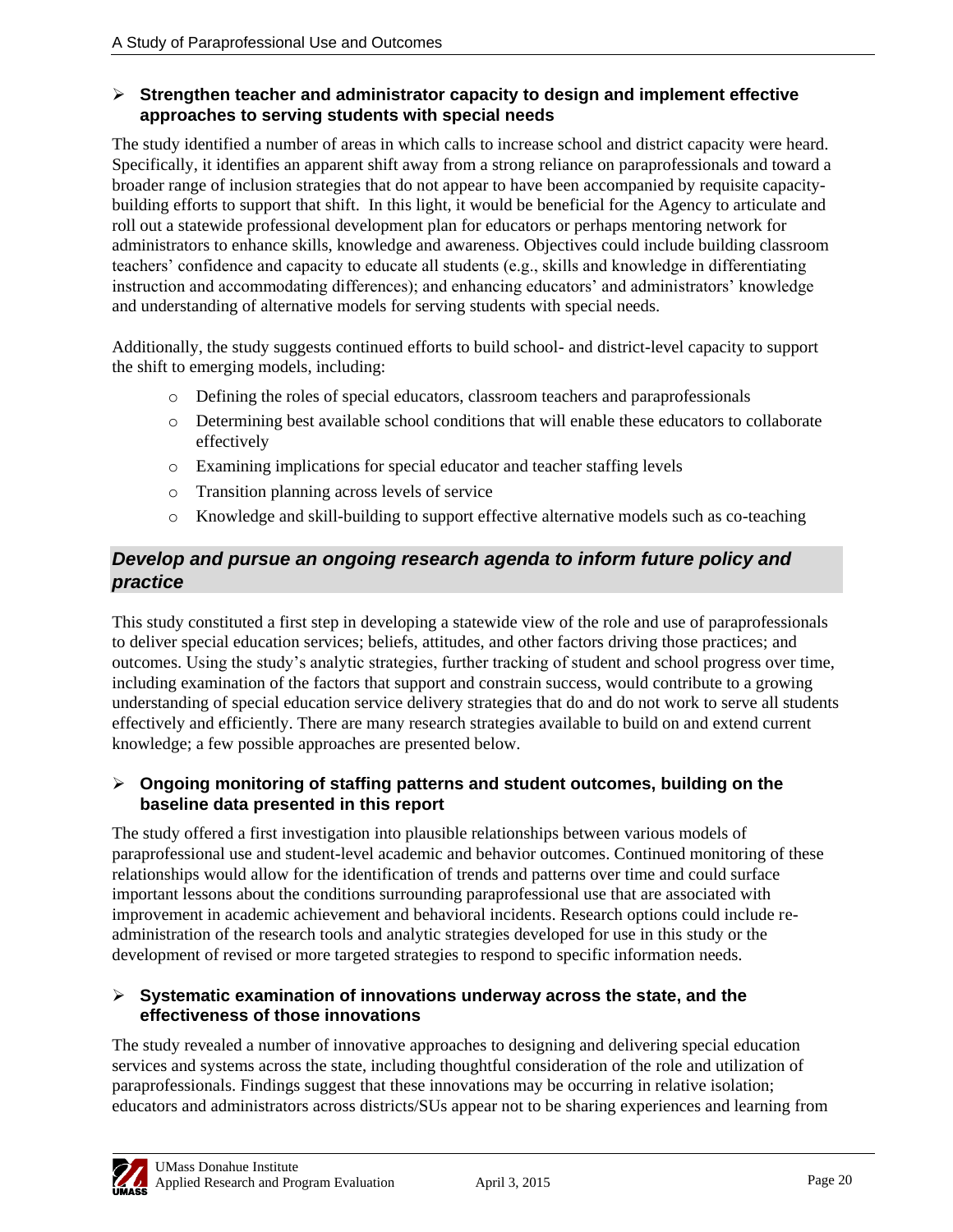one another. Systematic examination of these innovations and dissemination of their results could yield lessons critical to a statewide knowledge base: moving from anecdote to more robust knowledge, systematic inquiry could identify promising practices to be disseminated more broadly and could surface key challenges that continue to warrant collective problem-solving. Examples could include schools' innovative approaches to staff utilization (co-teaching and other models of special educator-general educator collaboration), promoting cultural shifts (promoting widespread ownership of and responsibility for students with special needs), and innovative approaches to understanding and managing behavioral challenges.

#### **Impacts of Vermont's special education funding formula on district and school behavior**

Vermont's financing system is acknowledged to be unique and complex. This study and others have pointed to a few financing mechanisms that may adversely affect schools' ability to implement best practices and/or to attempt to modify their current practices. However, change should not be pursued without deeper investigation into how changes to the system would interact with and affect other financial systems. Future study options could build on the knowledge generated in this and other studies and further review the challenges of the current system from the perspective of administrators and statewide officials (e.g., AoE, JFO). Additionally, more in-depth examination of schools/districts/supervisory unions that have crafted promising alternative strategies within the constraints of the system may yield important lessons that would benefit systems and their students statewide.

### **Multi-state inquiry into selected elements of special education delivery systems**

While beyond the scope and resources of the present study, stakeholders expressed continuing interest in examining and learning lessons from other states that use paraprofessionals in similar and different ways. This would likely begin with a review of available literature/studies, and include targeted engagement with a subset of possible comparison states with the goal of assembling evidence regarding demonstrated effective practice in relation to the role of paraprofessionals in special education service delivery.

#### **Responsibilities, costs and effectiveness of Behavior Interventionists**

The Behavior Interventionist (BI) is a relatively new position in Vermont—a behavior specialist who is a contractual employee of an external organization (often a mental health agency) to provide one-to-one support in schools. A number of districts in the study reported use of BIs and it appears that they are providing a range of services under varying conditions. Given the perceived rise in the number and seriousness of behavior incidents across the state, and the growing adoption of the BI solution, clear understanding of the differences and similarities between these individuals' roles is important.

Knowledge of BI's current job descriptions or scopes of work, the costs of their services, their qualifications (training, professional development, certifications), supervision, and working relationships within schools would contribute to better understanding of the kinds and quality of services they provide and effects of those services. This information could help administrators and policy makers to distinguish the role of the BI from the role of paraprofessionals who focus on behavior, and to identify the relative merits of using BIs in place of paraprofessionals or special educators to manage challenging student behaviors.

#### **Continue to strengthen policy development and evaluation processes through coordinated research activities**

This study constitutes one important step in a policy development and evaluation process. Vermont legislators are currently weighing important policy issues relative to statewide educational delivery systems, financing options, and constituent support. Continued study of this subject, if funded